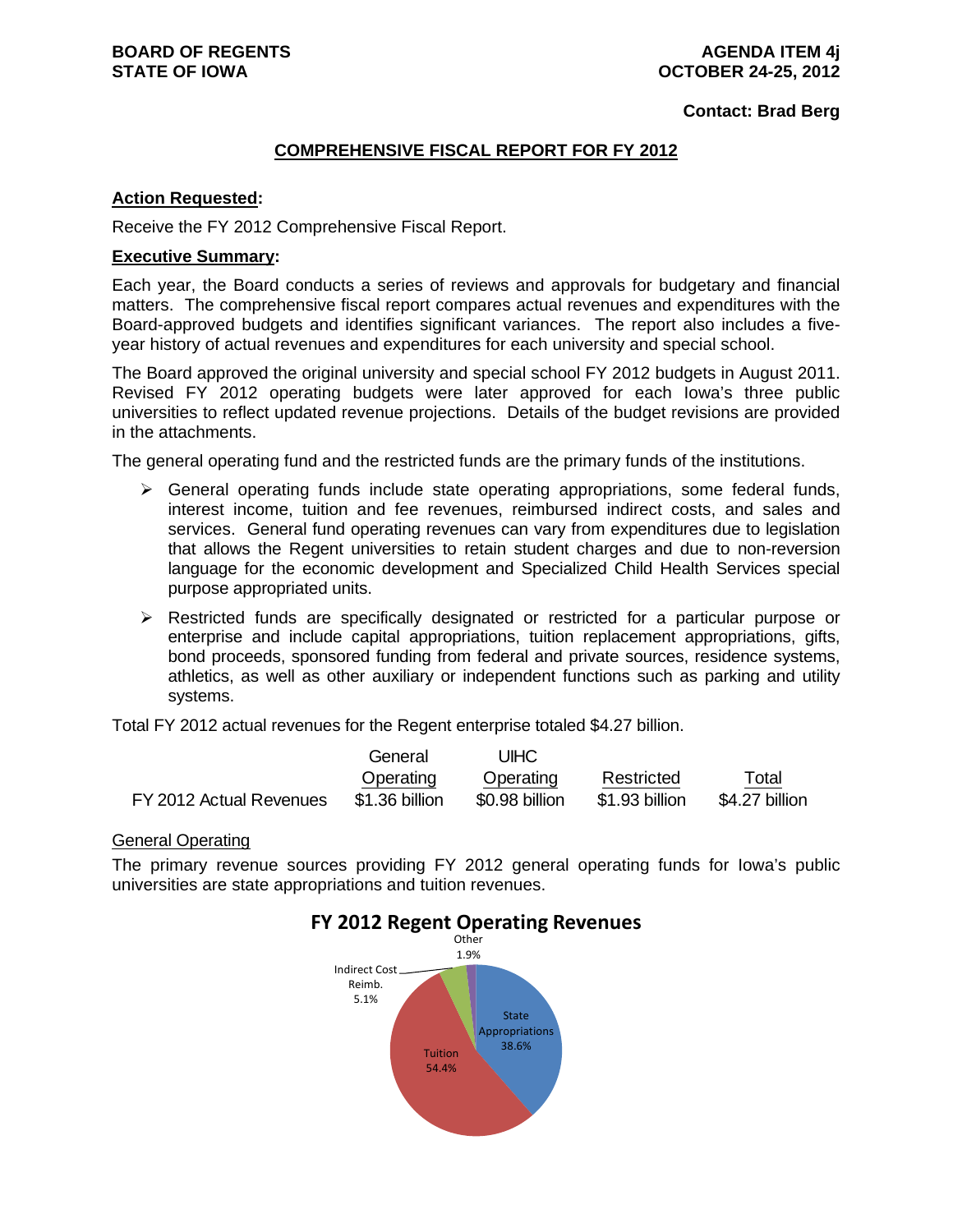For FY 2012, Iowa's public universities and special schools (excluding UIHC units) were appropriated approximately \$526 million in general state operating funding which comprised 38.6% of all operating revenues. Actual university tuition revenues totaled \$741.6 million and were 54.4% of total operating revenues.

The following table compares the final FY 2012 budget (excluding UIHC) as approved by the Board to actual revenues and expenditures. Budget-to-actual comparisons for each of Iowa's public universities and special schools are contained in the attachments. Note: The comparison for the UIHC units is provided in Attachment A beginning on page 8.

|                                  | <b>General Operating Fund - All Institutions</b> |                     |                          |                         |
|----------------------------------|--------------------------------------------------|---------------------|--------------------------|-------------------------|
|                                  | FY 2012 (excludes UIHC units)                    |                     |                          |                         |
|                                  | <b>Board Approved</b><br><b>Budget</b>           | <b>Actual</b>       | Variance<br>Over/(Under) | $%$ of<br><b>Budget</b> |
| <b>REVENUES</b>                  |                                                  |                     |                          |                         |
| A PPROPRIATIONS                  |                                                  |                     |                          |                         |
| General                          | \$<br>525,987,450                                | \$<br>525,888,871   | \$<br>(98, 579)          | 100.0%                  |
| Other                            | 82,049                                           | 82,049              |                          | 100.0%                  |
|                                  |                                                  |                     |                          |                         |
| <b>RESOURCES</b>                 |                                                  |                     |                          |                         |
| <b>Federal Support</b>           | 14,086,000                                       | 14,165,837          | 79,837                   | 100.6%                  |
| <b>Interest</b>                  | 2,661,489                                        | 2,514,957           | (146, 532)               | 94.5%                   |
| <b>Tuition and Fees</b>          | 740,741,329                                      | 741,563,393         | 822,064                  | 100.1%                  |
| <b>Reimbursed Indirect Costs</b> | 72,637,479                                       | 70,167,952          | (2,469,527)              | 96.6%                   |
| Sales and Services               | 7,394,701                                        | 6,946,095           | (448, 606)               | 93.9%                   |
| Other Income                     | 9,221,530                                        | 1,603,784           | (7,617,746)              | 17.4%                   |
| <b>TOTAL REVENUES</b>            | \$<br>1,372,812,027                              | \$<br>1,362,932,938 | \$<br>(9,879,089)        | 99.3%                   |
| <b>EXPENDITURES</b>              |                                                  |                     |                          |                         |
| <b>Salaries</b>                  | \$<br>947,182,730                                | \$<br>944,918,564   | \$<br>(2,264,166)        | 99.8%                   |
| Prof. /Scientific Supplies       | 119,986,963                                      | 89,619,796          | (30, 367, 167)           | 74.7%                   |
| <b>Library Acquisitions</b>      | 28,479,235                                       | 29,320,034          | 840,799                  | 103.0%                  |
| Rentals                          | 5,893,822                                        | 6,480,022           | 586,200                  | 109.9%                  |
| <b>Utilities</b>                 | 66,320,889                                       | 67,409,051          | 1,088,162                | 101.6%                  |
| <b>Building Repairs</b>          | 25,854,128                                       | 45,792,429          | 19,938,301               | 177.1%                  |
| Auditor of State                 | 1,450,150                                        | 1,290,169           | (159, 981)               | 89.0%                   |
| Equipment                        | 14,098,880                                       | 15,271,720          | 1,172,840                | 108.3%                  |
| Aid to Individuals               | 163,545,230                                      | 166, 174, 791       | 2,629,561                | 101.6%                  |
| <b>TOTAL EXPENDITURES</b>        | \$<br>1,372,812,027                              | \$<br>1,366,276,576 | \$<br>(6,535,451)        | 99.5%                   |

Actual tuition revenue slightly exceeded the budget (0.1%) while aggregate indirect cost reimbursements were 3.2% less than the budget primarily due to the difficulty in projecting federal grant awards. The amended budgets for SUI and UNI also included approximately \$7.6 million of revenue earned and reported in prior years (advanced commitment funds) but budgeted for expenditure in FY 2012. With the actual revenues being reported in the year received, an expected budget-to-actual variance occurs in "other income".

Reflective of the service nature of Iowa's public universities and special schools, salary-related expenses comprised the largest portion (69.2%) of the operating budgets and were 0.2% less than the budget. Professional/Scientific supplies and services were under budget at all three universities and were redistributed to address needs in other areas such as building repairs and financial aid.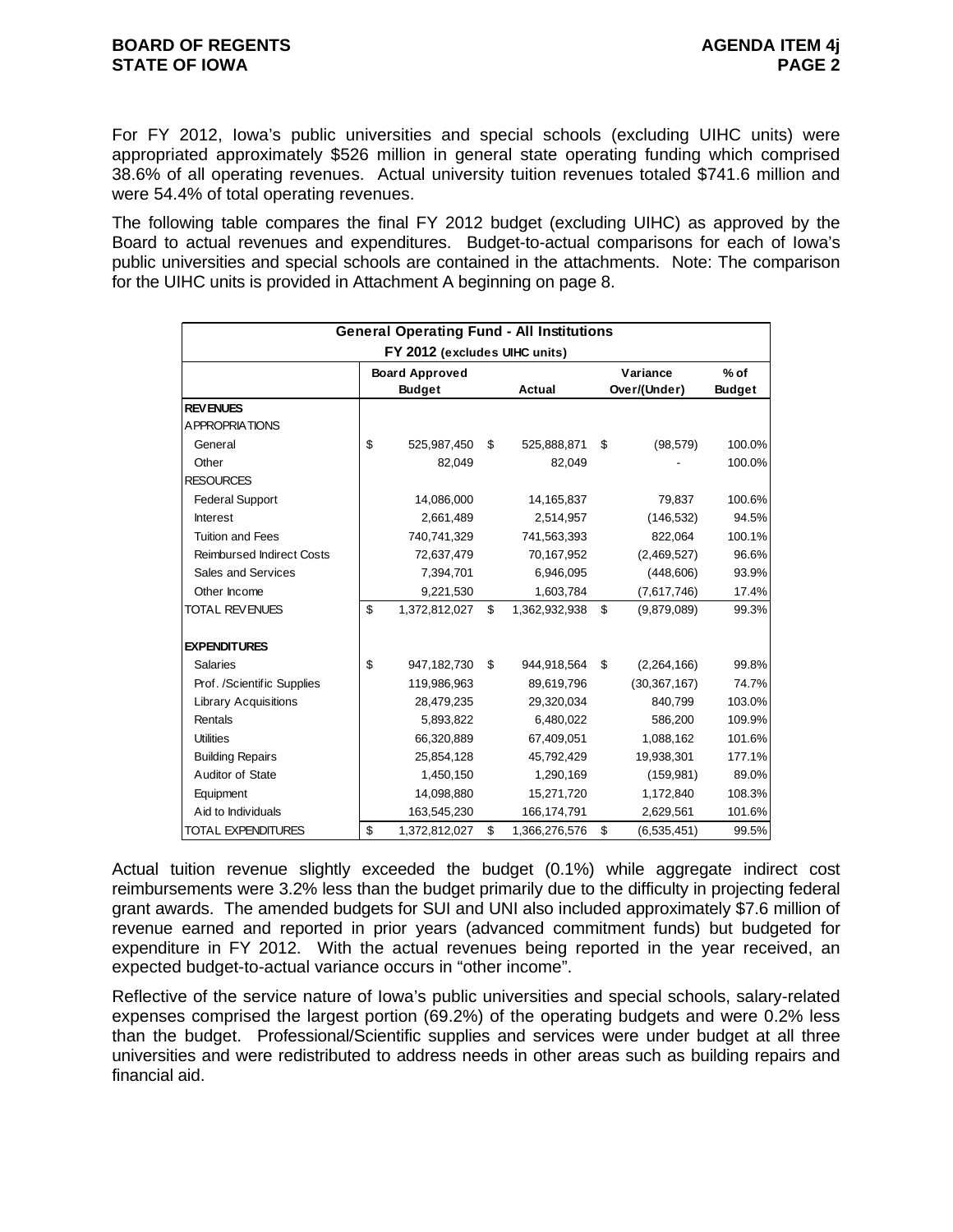The following table provides a five-year revenue and expense history of all operating units (excluding UIHC) for Iowa's public universities and special schools. The table reflects the dynamic changes in state appropriations, tuition revenue, and includes the infusion of the ARRA funds in FY 2010. A five-year history specific to each of Iowa's public universities and special schools is contained in the attachments.

For FY 2010, the 2009 legislature appropriated approximately \$80.3 million in State Fiscal Stabilization Funds from the American Recovery and Reinvestment Act of 2009 (ARRA) to be distributed to Iowa's public universities and special schools. These one-time funds were effectively used to bridge strategic budget decisions in FY 2010 to achieve permanent budget reductions that positively impacted future year budgets, thus minimizing the "funding cliff" realized in FY 2011.

| <b>General Operating Fund - All Institutions</b><br>FY 2008 - FY 2012 (excludes UIHC Units) |    |               |    |               |    |               |    |               |    |                 |  |
|---------------------------------------------------------------------------------------------|----|---------------|----|---------------|----|---------------|----|---------------|----|-----------------|--|
|                                                                                             |    |               |    |               |    |               |    |               |    |                 |  |
|                                                                                             |    | FY 2008       |    | FY 2009       |    | FY 2010       |    | FY 2011       |    | FY 2012         |  |
| <b>REVENUES</b>                                                                             |    |               |    |               |    |               |    |               |    |                 |  |
| A PPROPRIATIONS                                                                             |    |               |    |               |    |               |    |               |    |                 |  |
| General                                                                                     | \$ | 645,964,131   | \$ | 674,271,577   | \$ | 566,673,443   | \$ | 555,670,904   | \$ | 525,888,871     |  |
| Other                                                                                       |    | 264,600       |    | 260,631       |    | 85,140        |    | 285,140       |    | 82,049          |  |
| <b>ARRA-State Stabilization</b>                                                             |    |               |    |               |    | 80,280,000    |    |               |    |                 |  |
| <b>RESOURCES</b>                                                                            |    |               |    |               |    |               |    |               |    |                 |  |
| <b>Federal Support</b>                                                                      |    | 13,200,728    |    | 13,223,096    |    | 13,328,241    |    | 14,236,120    |    | 14,165,837      |  |
| <b>Interest</b>                                                                             |    | 4,722,432     |    | 1,815,403     |    | 3,053,527     |    | 2,583,391     |    | 2,514,957       |  |
| <b>Tuition and Fees</b>                                                                     |    | 507,306,596   |    | 550,207,301   |    | 604,732,008   |    | 676,102,832   |    | 741,563,393     |  |
| <b>Reimbursed Indirect Costs</b>                                                            |    | 63,416,149    |    | 64,515,247    |    | 72,052,568    |    | 74,679,294    |    | 70,167,952      |  |
| Sales and Services                                                                          |    | 5,254,265     |    | 6,358,351     |    | 7,320,345     |    | 6,859,188     |    | 6,946,095       |  |
| Other Income                                                                                |    | 2,092,816     |    | 2,466,979     |    | 2,609,032     |    | 1,534,590     |    | 1,603,784       |  |
| <b>TOTAL REVENUES</b>                                                                       | \$ | 1,242,221,717 | \$ | 1,313,118,585 | \$ | 1,350,134,304 | \$ | 1,331,951,459 |    | \$1,362,932,938 |  |
| <b>EXPENDITURES</b>                                                                         |    |               |    |               |    |               |    |               |    |                 |  |
| <b>Salaries</b>                                                                             | \$ | 900,528,299   | \$ | 952,716,291   | \$ | 935,665,009   | \$ | 919,301,070   | \$ | 944,918,564     |  |
| Prof. /Scientific Supplies                                                                  |    | 85,996,326    |    | 95,507,689    |    | 94,158,676    |    | 92,812,693    |    | 89,619,796      |  |
| <b>Library Acquisitions</b>                                                                 |    | 24,697,176    |    | 28,646,126    |    | 25,661,535    |    | 30,016,230    |    | 29,320,034      |  |
| Rentals                                                                                     |    | 4,446,298     |    | 5,223,791     |    | 8,339,711     |    | 5,824,736     |    | 6,480,022       |  |
| <b>Utilities</b>                                                                            |    | 59,893,487    |    | 59,791,145    |    | 62,881,492    |    | 65,029,266    |    | 67,409,051      |  |
| <b>Building Repairs</b>                                                                     |    | 29,473,228    |    | 32,054,437    |    | 35,657,373    |    | 64,957,927    |    | 45,792,429      |  |
| Auditor of State                                                                            |    | 1,196,630     |    | 1,383,137     |    | 1,306,200     |    | 1,268,118     |    | 1,290,169       |  |
| Equipment                                                                                   |    | 15,675,285    |    | 12,688,711    |    | 21,194,506    |    | 15,553,528    |    | 15,271,720      |  |
| Aid to Individuals                                                                          |    | 107,203,987   |    | 121,876,786   |    | 133,618,753   |    | 150,450,391   |    | 166,174,791     |  |
| <b>TOTAL EXPENDITURES</b>                                                                   | \$ | 1,229,110,716 | \$ | 1,309,888,113 | \$ | 1,318,483,255 | \$ | 1,345,213,959 | \$ | 1,366,276,576   |  |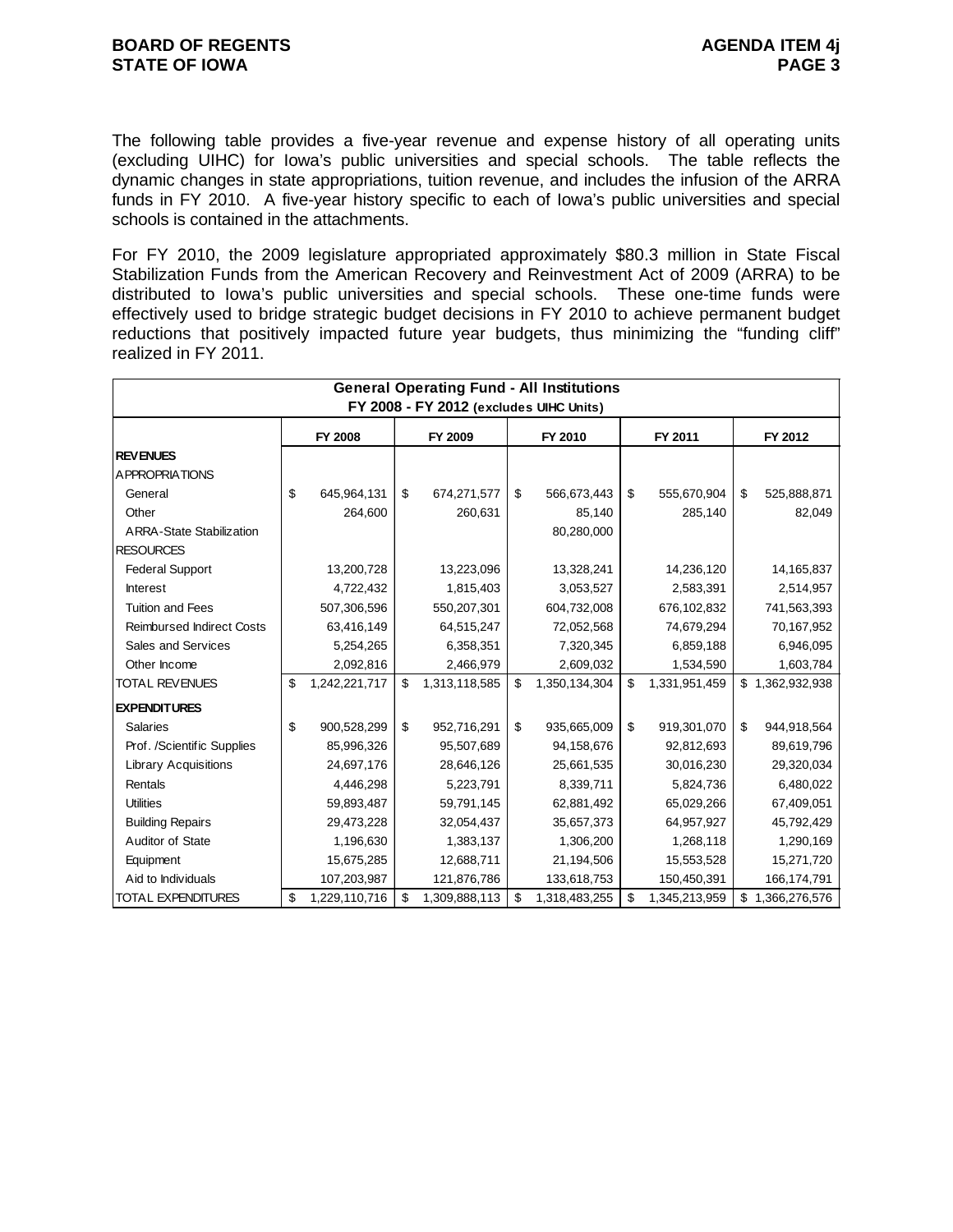## Restricted

External forces greatly affect the revenues and expenditures of the restricted funds. Restricted funds are managed at the fund level and the actuals can vary significantly from the budget due to the timing of federal funds and capital proceeds. Capital appropriation revenues reflect the draw down of funds (based upon expenditures) from current and prior year appropriations, while the budgets reflect the total amounts appropriated by fiscal year. Federal support and reimbursed indirect costs are difficult to project due to the uncertainty and volatility of federal grant awards. Other revenue and expenditures are affected by the timing and amounts of bond issues and nonfederal gifts, grants, and contracts. This report includes a combined budget-to-actual restricted fund comparison for all Regent institutions using the budget as approved by the Board in August 2011. Restricted fund budget-to-actual comparisons for the individual institutions are available in the Board Office.

The athletic and residence system budgets are part of the restricted fund budgets. Information comparing athletic and residence system budget-to-actual and five-year historical data for each university is provided in the attachments. The attachments also include annual enrollment and occupancy information for the university residence systems.

|                                  | <b>Restricted Fund - All Institutions</b> |                     |                  |             |
|----------------------------------|-------------------------------------------|---------------------|------------------|-------------|
|                                  | FY 2012                                   |                     |                  |             |
|                                  |                                           |                     | Variance         | Actual as % |
|                                  | <b>Budget</b>                             | <b>Actual</b>       | Over/(Under)     | of Budget   |
| <b>REVENUES</b>                  |                                           |                     |                  |             |
| A PPROPRIATIONS                  |                                           |                     |                  |             |
| Grow IA Values Fund              | \$<br>1,440,000                           | \$<br>1,440,000     | \$               | 100.0%      |
| Capital                          | 5,000,000                                 | 14,743,244          | 9,743,244        | 294.9%      |
| <b>Tuition Replacement</b>       | 24,305,412                                | 23,989,301          | (316, 111)       | 98.7%       |
| Other                            | 1,763,000                                 | 1,898,000           | 135,000          | 107.7%      |
| <b>RESOURCES</b>                 |                                           |                     |                  |             |
| <b>Federal Support</b>           | 463,674,627                               | 507,595,930         | 43,921,303       | 109.5%      |
| <b>Interest</b>                  | 2,305,000                                 | 2,111,203           | (193, 797)       | 91.6%       |
| <b>Tuition and Fees</b>          | 107,000,000                               | 111,191,600         | 4,191,600        | 103.9%      |
| <b>Reimbursed Indirect Costs</b> | 34,800,000                                | 36,248,329          | 1,448,329        | 104.2%      |
| Sales and Services               | 421,649,157                               | 443,699,038         | 22,049,881       | 105.2%      |
| Other Income                     | 865,789,241                               | 789,848,011         | (75, 941, 230)   | 91.2%       |
| <b>TOTAL RESOURCES</b>           | \$<br>1,927,726,437                       | \$<br>1,932,764,656 | \$<br>5,038,219  | 100.3%      |
| <b>EXPENDITURES</b>              |                                           |                     |                  |             |
| <b>Salaries</b>                  | \$<br>654,459,895                         | \$<br>700,681,793   | \$<br>46,221,898 | 107.1%      |
| Prof. /Scientific Supplies       | 542,981,718                               | 578,515,487         | 35,533,769       | 106.5%      |
| <b>Library Acquisitions</b>      | 30,500                                    | 35,016              | 4,516            | 114.8%      |
| Rentals                          | 21,020,000                                | 26,534,378          | 5,514,378        | 126.2%      |
| <b>Utilities</b>                 | 27,663,706                                | 27,249,983          | (413, 723)       | 98.5%       |
| <b>Building Repairs</b>          | 12,327,000                                | 16,986,278          | 4,659,278        | 137.8%      |
| Auditor of State                 | 10,500                                    |                     | (10,500)         | 0.0%        |
| Equipment                        | 27,032,001                                | 37,827,641          | 10,795,640       | 139.9%      |
| Aid to Individuals               | 138,150,000                               | 134,815,824         | (3,334,176)      | 97.6%       |
| Debt Service                     | 118,391,117                               | 123,202,892         | 4,811,775        | 104.1%      |
| <b>Plant Capital</b>             | 385,660,000                               | 360,909,280         | (24, 750, 720)   | 93.6%       |
| <b>TOTAL EXPENDITURES</b>        | \$<br>1,927,726,437                       | \$<br>2,006,758,572 | \$<br>79,032,135 | 104.1%      |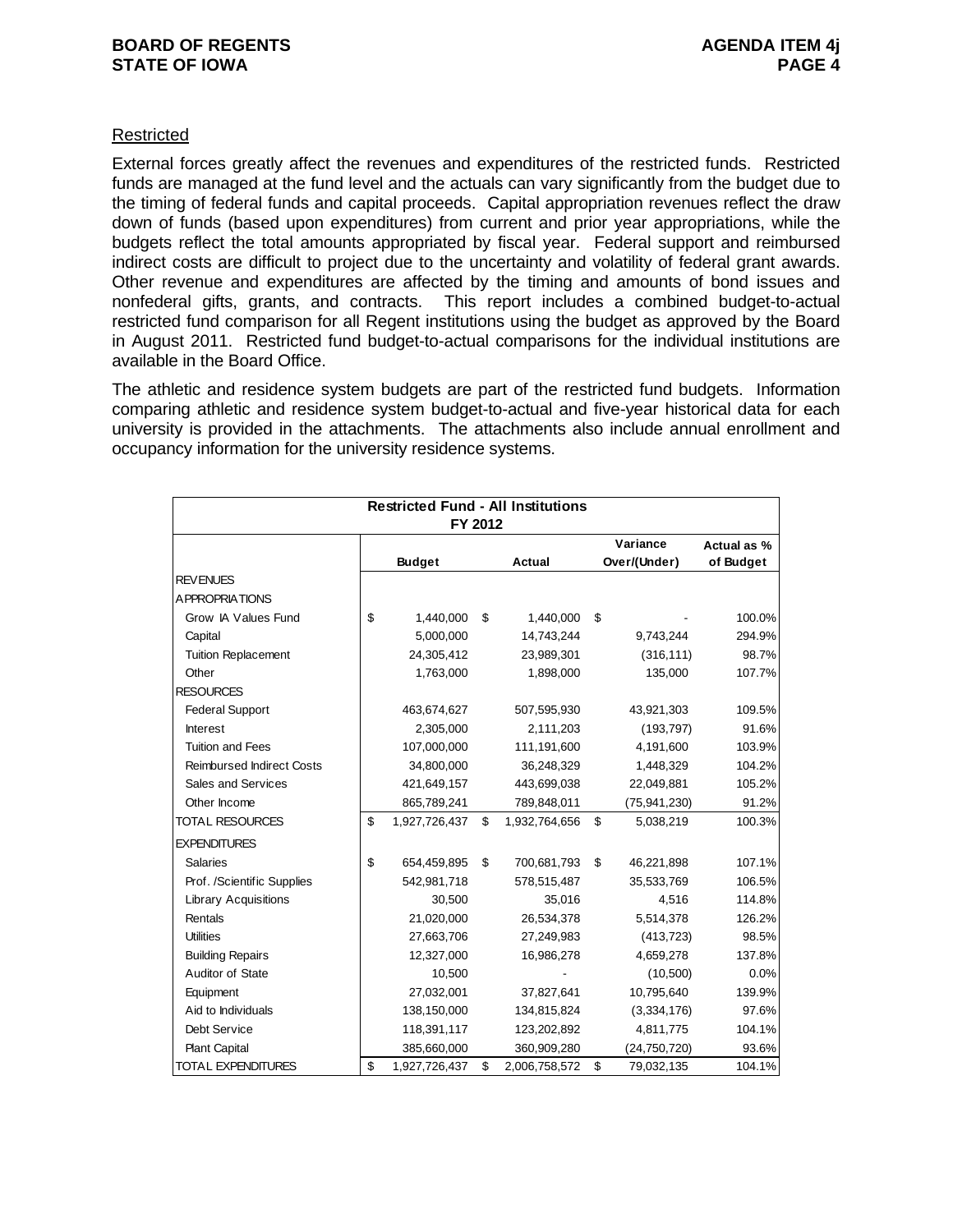#### **BOARD OF REGENTS** AGENUS AGENDA ITEM 4j **STATE OF IOWA** PAGE 5

#### Revenue Variances

- Actual capital appropriation draw downs, which are based on incurred expenditures, were greater than the total appropriated amounts included in the budget. Reversion dates for capital appropriations are generally three years after the fiscal year for which funds are appropriated. The variance is primarily related to draws from prior year appropriations for SUI's Pappajohn Biomedical Discovery Building and the Hygienic Laboratory.
- Federal support exceeded the budget at all three universities due to additional federal grant opportunities and the success of securing sponsored research grants.
- Higher enrollments than originally budgeted (primarily at ISU) resulted in student fee revenue exceeding the budget.
- Other income includes, in part, bond and loan proceeds, workshop and seminar revenues, royalties, practice plan revenues, and nonfederal gifts, grants, and contracts. Other income was short of budget primarily due to budget-to-actual variances in the timing of bond issues for capital projects.

Expense Variances

- Restricted salary costs exceeded the budget primarily from higher levels of professional and scientific and faculty staff working for activities funded from grants and contracts and for auxiliary enterpises.
- Professional/Scientific supplies and services exceed the budget at all three universities primarily due to additional purchases for auxiliaries and grant funded activities.
- The variance in plant capital expenditures result from changes in construction project schedules compared to the original budget.

The following provides a consolidated 5-year history of actual revenues and expenditures from the restricted funds for all institutions.

|                                  |                   | <b>Restricted Fund - All Institutions</b> |                     |                     |                     |
|----------------------------------|-------------------|-------------------------------------------|---------------------|---------------------|---------------------|
|                                  |                   | FY 2008 - FY 2012                         |                     |                     |                     |
|                                  | FY 2008           | FY 2009                                   | FY 2010             | FY 2011             | FY 2012             |
| <b>REVENUES</b>                  |                   |                                           |                     |                     |                     |
| <b>APPROPRIATIONS</b>            |                   |                                           |                     |                     |                     |
| Grow IA Values Fund              | \$<br>4,800,000   | \$<br>3.839.292                           | \$<br>4,320,000     | \$<br>4,004,766     | \$<br>1,440,000     |
| Capital                          | 15,690,592        | 31,134,637                                | 37,752,033          | 40,724,538          | 14,743,244          |
| <b>Tuition Replacement</b>       | 23,870,594        | 27,774,500                                | 21,803,585          | 24,030,371          | 23,989,301          |
| <b>Battelle</b>                  | 1,838,113         | 100,000                                   | 545,075             |                     |                     |
| Other                            | 50,000            | 100,000                                   | 238,000             | 1,903,000           | 1,898,000           |
| <b>RESOURCES</b>                 |                   |                                           |                     |                     |                     |
| <b>Federal Support</b>           | 386,470,790       | 428,761,782                               | 456,778,992         | 481,254,061         | 507,595,930         |
| Interest                         | 9,128,151         | 4,708,993                                 | 2.966.703           | 2,013,907           | 2,111,203           |
| <b>Tuition and Fees</b>          | 91,282,468        | 89,370,164                                | 92,714,125          | 103,004,379         | 111,191,600         |
| <b>Reimbursed Indirect Costs</b> | 29,732,454        | 33,053,969                                | 35,440,526          | 36,920,791          | 36,248,329          |
| Sales and Services               | 382,325,703       | 389,719,682                               | 408,142,912         | 407,639,897         | 443,699,038         |
| Other Income                     | 847,984,720       | 800,123,017                               | 853,824,080         | 862,472,955         | 789,848,011         |
| <b>TOTAL REVENUES</b>            | \$1,793,173,585   | \$1,808,686,036                           | \$1,914,526,031     | \$1,963,968,665     | \$1,932,764,656     |
|                                  |                   |                                           |                     |                     |                     |
| <b>EXPENDITURES</b>              |                   |                                           |                     |                     |                     |
| Salaries                         | \$<br>585,934,563 | \$.<br>633,958,923                        | \$<br>639,126,302   | \$<br>659,378,842   | \$<br>700,681,793   |
| Prof. /Scientific Supplies       | 500,005,372       | 508,825,821                               | 530,978,125         | 550,031,143         | 578,515,487         |
| <b>Library Acquisitions</b>      | 39,692            | 32,552                                    | 28,081              | 22,842              | 35,016              |
| Rentals                          | 17,154,941        | 17,057,967                                | 17,079,613          | 22,334,208          | 26,534,378          |
| <b>Utilities</b>                 | 22,567,968        | 21,322,137                                | 22,639,271          | 27,307,761          | 27,249,983          |
| <b>Building Repairs</b>          | 9,389,769         | 11,802,215                                | 13,739,861          | 13,607,641          | 16,986,278          |
| Auditor of State                 |                   |                                           | 9,800               |                     |                     |
| Equipment                        | 26,191,137        | 26,719,033                                | 25,357,947          | 27,291,028          | 37,827,641          |
| Aid to Individuals               | 101,937,082       | 108,095,654                               | 127,469,006         | 139, 173, 735       | 134,815,824         |
| Debt Service                     | 95,271,726        | 102,748,073                               | 102,810,729         | 113,361,053         | 123,202,892         |
| <b>Plant Capital</b>             | 281,969,821       | 411.740.993                               | 303,695,737         | 284,553,273         | 360,909,280         |
| TOTAL EXPENDITURES               | \$1,640,462,071   | \$1,842,303,368                           | \$<br>1,782,934,472 | \$<br>1,837,061,526 | \$<br>2,006,758,572 |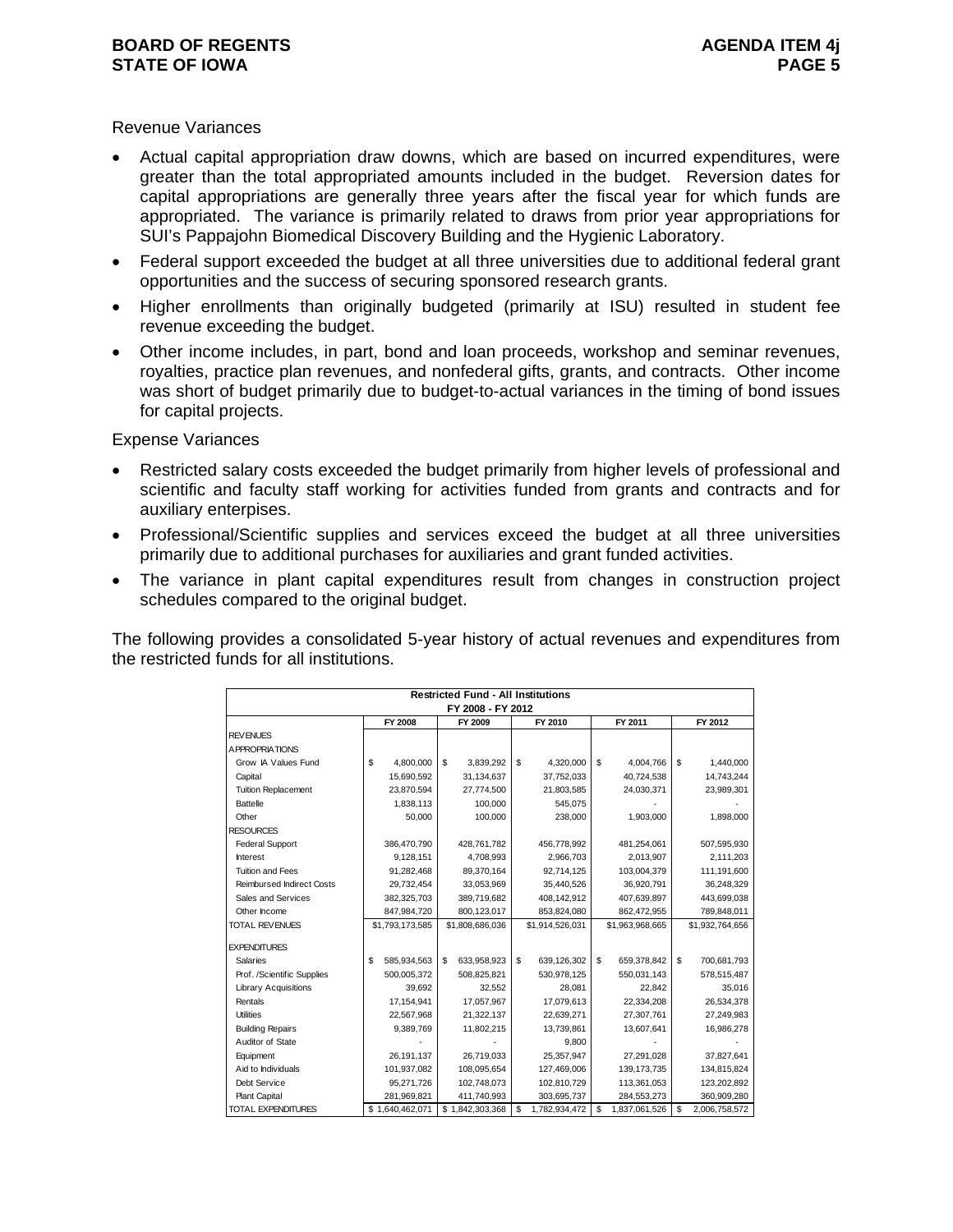#### **BOARD OF REGENTS** AGENUS AGENDA ITEM 4j **STATE OF IOWA ATTACHMENT A**

# **University of Iowa**

The budget-to-actual comparison below contains the general university and special purpose appropriated units except for the four hospital units, which are reported in a subsequent table.

|                                  |                                        |                   | University of Iowa - General Operating Fund<br>FY 2012 (excludes UIHC units) |                          |  |  |  |  |  |  |  |  |  |  |
|----------------------------------|----------------------------------------|-------------------|------------------------------------------------------------------------------|--------------------------|--|--|--|--|--|--|--|--|--|--|
|                                  | <b>Board Approved</b><br><b>Budget</b> | <b>Actual</b>     | Variance<br>Over/(Under)                                                     | Actual as %<br>of Budget |  |  |  |  |  |  |  |  |  |  |
| <b>REVENUES</b>                  |                                        |                   |                                                                              |                          |  |  |  |  |  |  |  |  |  |  |
| A PPROPRIATIONS                  |                                        |                   |                                                                              |                          |  |  |  |  |  |  |  |  |  |  |
| General                          | \$<br>219,718,042                      | \$<br>219,619,463 | \$<br>(98, 579)                                                              | 100.0%                   |  |  |  |  |  |  |  |  |  |  |
| <b>RESOURCES</b>                 |                                        |                   |                                                                              |                          |  |  |  |  |  |  |  |  |  |  |
| <b>Interest</b>                  | 1,685,189                              | 1,636,760         | (48, 429)                                                                    | 97.1%                    |  |  |  |  |  |  |  |  |  |  |
| <b>Tuition and Fees</b>          | 365,684,000                            | 366,397,221       | 713,221                                                                      | 100.2%                   |  |  |  |  |  |  |  |  |  |  |
| <b>Reimbursed Indirect Costs</b> | 49,897,327                             | 47,973,649        | (1,923,678)                                                                  | 96.1%                    |  |  |  |  |  |  |  |  |  |  |
| Sales and Services               | 2,763,099                              | 2,514,087         | (249, 012)                                                                   | 91.0%                    |  |  |  |  |  |  |  |  |  |  |
| Other Income                     | 4,245,000                              | 120,162           | (4, 124, 838)                                                                | 2.8%                     |  |  |  |  |  |  |  |  |  |  |
| <b>TOTAL REVENUES</b>            | \$<br>643,992,657                      | \$<br>638,261,342 | \$<br>(5,731,315)                                                            | 99.1%                    |  |  |  |  |  |  |  |  |  |  |
|                                  |                                        |                   |                                                                              |                          |  |  |  |  |  |  |  |  |  |  |
| <b>EXPENDITURES</b>              |                                        |                   |                                                                              |                          |  |  |  |  |  |  |  |  |  |  |
| <b>Salaries</b>                  | \$<br>437,975,164                      | \$<br>439,903,989 | \$<br>1,928,825                                                              | 100.4%                   |  |  |  |  |  |  |  |  |  |  |
| Prof. /Scientific Supplies       | 50,684,781                             | 40,215,585        | (10, 469, 196)                                                               | 79.3%                    |  |  |  |  |  |  |  |  |  |  |
| <b>Library Acquisitions</b>      | 16,062,000                             | 15,866,309        | (195, 691)                                                                   | 98.8%                    |  |  |  |  |  |  |  |  |  |  |
| Rentals                          | 3,397,401                              | 4,212,760         | 815,359                                                                      | 124.0%                   |  |  |  |  |  |  |  |  |  |  |
| <b>Utilities</b>                 | 34,860,369                             | 35,432,308        | 571,939                                                                      | 101.6%                   |  |  |  |  |  |  |  |  |  |  |
| <b>Building Repairs</b>          | 14,173,000                             | 15,400,048        | 1,227,048                                                                    | 108.7%                   |  |  |  |  |  |  |  |  |  |  |
| Auditor of State                 | 605,000                                | 565,595           | (39, 405)                                                                    | 93.5%                    |  |  |  |  |  |  |  |  |  |  |
| Equipment                        | 10,171,942                             | 8,737,521         | (1,434,421)                                                                  | 85.9%                    |  |  |  |  |  |  |  |  |  |  |
| Aid to Individuals               | 76,063,000                             | 80,182,770        | 4,119,770                                                                    | 105.4%                   |  |  |  |  |  |  |  |  |  |  |
| <b>TOTAL EXPENDITURES</b>        | \$<br>643,992,657                      | \$<br>640,516,885 | \$<br>(3,475,772)                                                            | 99.5%                    |  |  |  |  |  |  |  |  |  |  |

Actual expenditures exceeded revenues in FY 2012 due to the expenditure of advanced commitment revenues earned and reported in prior years. The Board approved revised operating budgets for SUI this summer. To submit a balanced budget, the amendment included \$4.0 million in advanced commitment funds budgeted as "other income". With the actual revenues reported in the year received, an expected budget-to-actual variance occurs in "other income". The funds were used for expenses related to the Library Student Commons project previously approved by the Board. The budget-to-actual comparisons are based on the revised budget.

# Revenue Variances

- State appropriations were slightly less than budget due to a reversion for the Iowa Online Advanced Placement Academy. FY 2012 was the first year for the Academy. The appropriation was established late in the session resulting in delayed advertisement of the online courses. The University reverted \$98,579 at the end of FY 2012. In accordance with Section 8.62 of the Iowa Code, fifty percent of the reverted amount was carried forward into FY 2013 and will be used by the Academy for technology enhancements.
- Indirect cost reimbursements were \$1.9 million or 3.9% under budget. A complicating factor in projecting indirect cost recoveries has been the application of substantial, one-time federal ARRA grant awards.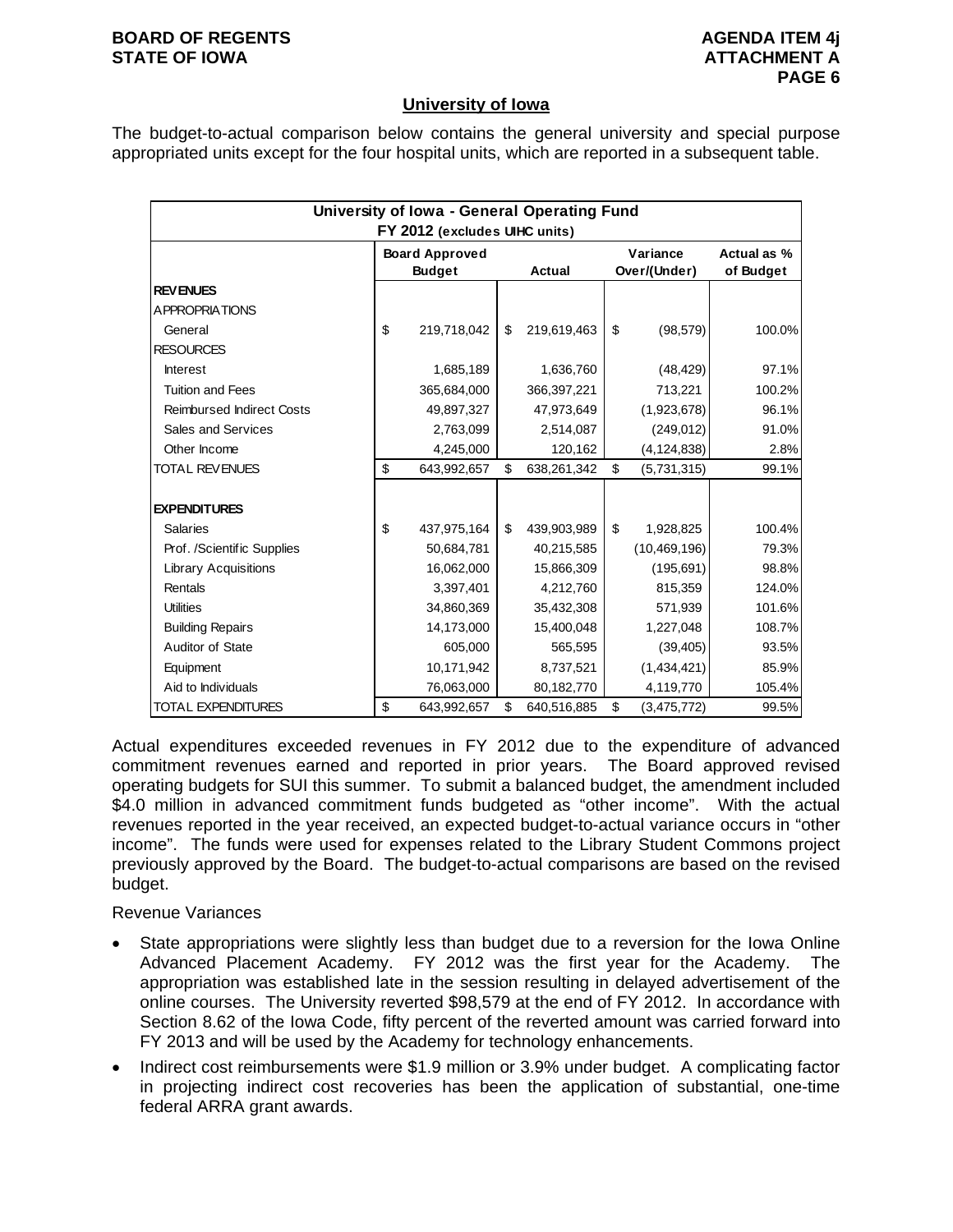Expense Variances

- Salaries comprised 68.7% of all general operating fund expenditures and were 100.4% of the salary budget.
- Professional and Scientific Supplies/Services were under budget. Many University units redirected these resources toward other non-recurring expenses such as building repairs and student aid. This resulted in these expenditure lines exceeding the budget.

The University reallocated \$5.3 million from collegiate and vice presidential units and reinvested those funds to support student success initiatives and strategic priorities. In addition, collegiate and non-collegiate units reallocated an additional \$3.2 million to fund required and performancebased salary cost increases.

The following provides a consolidated five-year history of actual revenues and expenditures from the general university and special purpose units (does not include the four hospital units). State appropriations comprised 47.3% of University operating revenues in FY 2008; these have declined to 34.4% in FY 2012.

|                                                                  |                   | University of Iowa - General Fund |                                 |                   |                   |
|------------------------------------------------------------------|-------------------|-----------------------------------|---------------------------------|-------------------|-------------------|
|                                                                  |                   | FY 2008 - FY 2012                 |                                 |                   |                   |
|                                                                  | <b>FY 2008</b>    | FY 2009                           | FY 2010                         | FY 2011           | FY 2012           |
| <b>University Approp. Units</b><br><b>REVENUES</b>               |                   |                                   |                                 |                   |                   |
| <b>General Appropriations</b><br><b>ARRA State-Stabilization</b> | \$<br>269,684,579 | \$<br>281,480,361                 | \$<br>236,681,950<br>35,393,382 | \$<br>231,586,438 | \$<br>219,619,463 |
| <b>RESOURCES</b>                                                 |                   |                                   |                                 |                   |                   |
| <b>Interest</b>                                                  | 1,787,590         | 61,936                            | 2,167,711                       | 1,722,877         | 1,636,760         |
| <b>Tuition and Fees</b>                                          | 252,315,603       | 272,263,415                       | 299,505,345                     | 335,272,910       | 366,397,221       |
| <b>Reimbursed Indirect Costs</b>                                 | 43,150,431        | 45,363,862                        | 50,872,224                      | 51,844,960        | 47,973,649        |
| Sales and Services                                               | 3,001,354         | 3,167,187                         | 3,051,924                       | 2,336,210         | 2,514,087         |
| Other Income                                                     | 286,987           | 211,944                           | 185,850                         | 124,502           | 120,162           |
| <b>TOTAL REVENUES</b>                                            | \$<br>570,226,544 | \$<br>602,548,705                 | \$<br>627,858,386               | \$<br>622,887,897 | \$<br>638,261,342 |
| <b>EXPENDITURES</b>                                              |                   |                                   |                                 |                   |                   |
| <b>Salaries</b>                                                  | \$<br>418,912,211 | \$<br>441,562,693                 | \$<br>438,587,243               | \$<br>423,332,774 | \$<br>439,903,989 |
| Prof. /Scientific Supplies                                       | 36,953,256        | 34,956,489                        | 35,386,816                      | 37,101,537        | 40,215,585        |
| <b>Library Acquisitions</b>                                      | 13,160,870        | 13,907,424                        | 14,691,588                      | 15,755,140        | 15,866,309        |
| Rentals                                                          | 2,103,853         | 2,553,763                         | 5,919,827                       | 3,360,269         | 4,212,760         |
| <b>Utilities</b>                                                 | 29,624,657        | 30,748,310                        | 32,182,585                      | 33,427,427        | 35,432,308        |
| <b>Building Repairs</b>                                          | 11,252,886        | 14,489,609                        | 17,238,167                      | 25,463,722        | 15,400,048        |
| Auditor of State                                                 | 486,434           | 540,014                           | 586,677                         | 549,820           | 565,595           |
| Equipment                                                        | 9,049,763         | 7,825,119                         | 11,373,671                      | 10,298,430        | 8,737,521         |
| Aid to Individuals                                               | 48,682,614        | 55,965,284                        | 62,826,037                      | 72,163,373        | 80,182,770        |
| <b>TOTAL EXPENDITURES</b>                                        | \$<br>570,226,544 | \$<br>602,548,705                 | \$<br>618,792,611               | \$<br>621,452,492 | \$<br>640,516,885 |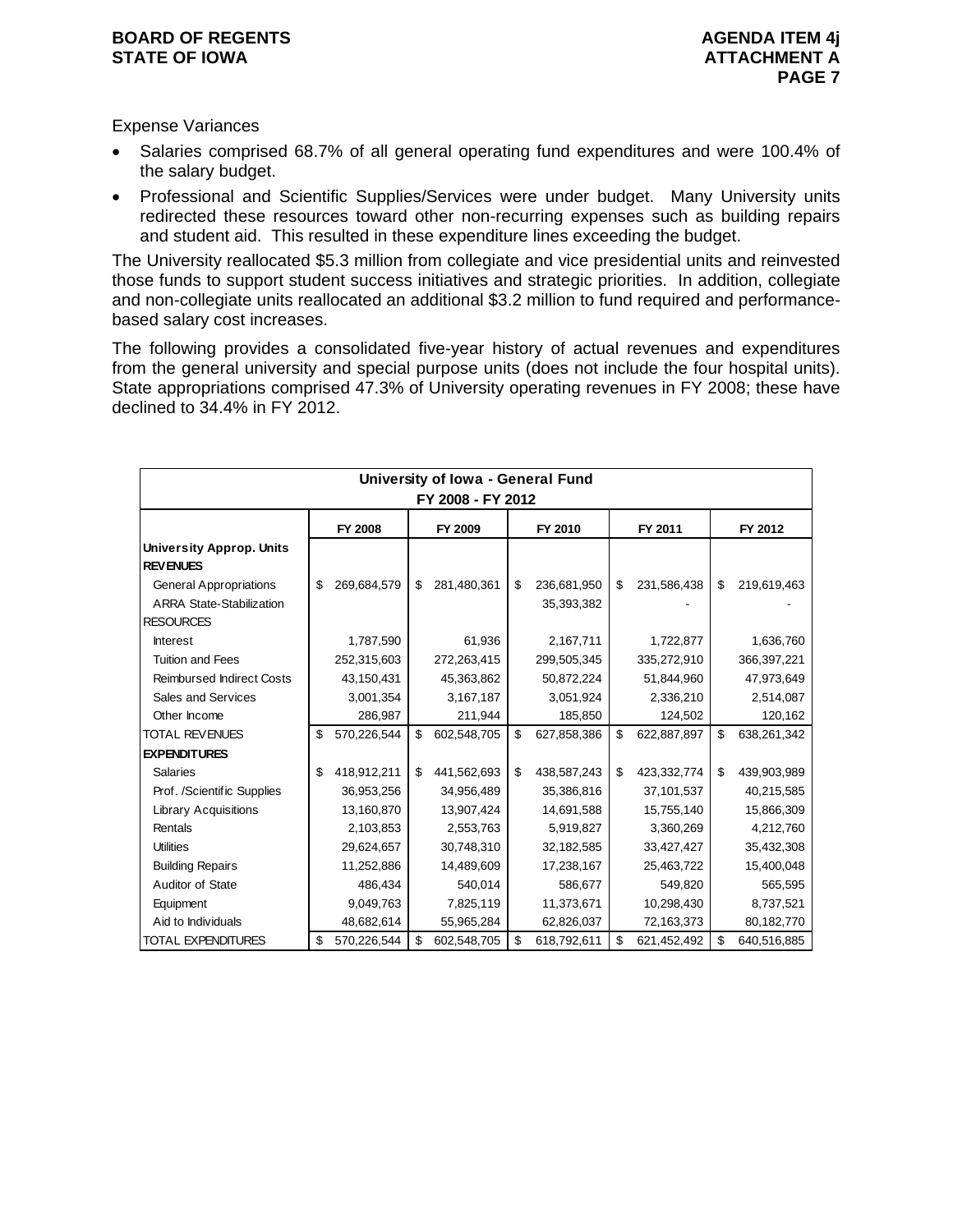#### **BOARD OF REGENTS** AGENUS AGENDA ITEM 4j **STATE OF IOWA ATTACHMENT A**

The table below contains the FY 2012 budget-to-actual consolidated comparison for UIHC, Psychiatric Hospital, Specialized Child Health Services, and the Center for Disabilities and Development. Actual revenues and expenditures for the Health Care Units exceeded the budget by 0.7%.

|                                  | University of Iowa - Health Care Appropriated Units<br>FY 2012 |                       |          |             |    |                |           |  |  |  |  |
|----------------------------------|----------------------------------------------------------------|-----------------------|----------|-------------|----|----------------|-----------|--|--|--|--|
|                                  |                                                                | <b>Board Approved</b> | Variance | Actual as % |    |                |           |  |  |  |  |
|                                  |                                                                | <b>Budget</b>         |          | Actual      |    | Over/(Under)   | of Budget |  |  |  |  |
| <b>REVENUES</b>                  |                                                                |                       |          |             |    |                |           |  |  |  |  |
| A PPROPRIATIONS                  |                                                                |                       |          |             |    |                |           |  |  |  |  |
| General                          | \$                                                             | 72,170,319            | \$       | 70,993,368  | \$ | (1, 176, 951)  | 98.4%     |  |  |  |  |
| <b>RESOURCES</b>                 |                                                                |                       |          |             |    |                |           |  |  |  |  |
| <b>Federal Support</b>           |                                                                | 3,074,743             |          | 3,148,841   |    | 74,098         | 102.4%    |  |  |  |  |
| <b>Reimbursed Indirect Costs</b> |                                                                | 5,479,796             |          | 5,077,189   |    | (402, 607)     | 92.7%     |  |  |  |  |
| Sales and Services               |                                                                | 892,954,188           |          | 891,360,602 |    | (1,593,586)    | 99.8%     |  |  |  |  |
| Other Income                     |                                                                | 2,088,988             |          | 11,883,189  |    | 9,794,201      | 568.8%    |  |  |  |  |
| <b>TOTAL REVENUES</b>            | \$                                                             | 975,768,034           | \$       | 982,463,189 | \$ | 6,695,155      | 100.7%    |  |  |  |  |
| <b>EXPENDITURES</b>              |                                                                |                       |          |             |    |                |           |  |  |  |  |
| <b>Salaries</b>                  | \$                                                             | 642,603,796           | \$       | 627,352,532 | \$ | (15, 251, 264) | 97.6%     |  |  |  |  |
| Prof. /Scientific Supplies       |                                                                | 298,829,218           |          | 322,135,680 |    | 23,306,462     | 107.8%    |  |  |  |  |
| Rentals                          |                                                                | 5,539,409             |          | 4,260,948   |    | (1,278,461)    | 76.9%     |  |  |  |  |
| <b>Utilities</b>                 |                                                                | 28,795,611            |          | 28,512,198  |    | (283, 413)     | 99.0%     |  |  |  |  |
| TOTAL EXPENDITURES               | \$                                                             | 975,768,034           | \$       | 982,261,358 | \$ | 6,493,324      | 100.7%    |  |  |  |  |

#### Revenue Variances

- In addition to the \$27.3 million of appropriated funds authorized in FY 2012 to support the IowaCare program, the General Assembly approved supplemental funding for additional support services provided to IowaCare patients. A timing difference in the provision of patient services compared to the corresponding cash receipts resulted in a budget-to-actual variance of \$1.2 million in the supplemental IowaCare appropriation.
- UIHC experienced volume increases beyond budget levels in admissions, acute patient days, surgical procedures, and emergency treatment center visits. While patient volumes were generally higher than budget, actual patient revenue was slightly below (0.2%) the sales and services budget.
- Other income significantly exceeded the budget primarily from Meaningful Use funds of \$9.4 million received in FY 2012. These funds are associated with new incentives provided by Medicare and Medicaid for use of the electronic health records in the care of patients.

# Expense Variances

- In FY 2012, a concerted effort to monitor and manage labor costs was utilized to minimize the need for additional staffing costs while providing safe and high quality patient care services. All new position and vacancy hire requests were reviewed by a Hiring Board. These efforts resulted in labor costs being less than the budget.
- Increased patient volumes reflected in higher patient admissions and surgical volumes resulted in greater use of patient care related medical supplies and services. Increased supply use of medical implants, robotic surgery supplies and drugs contributed to the variance over budget.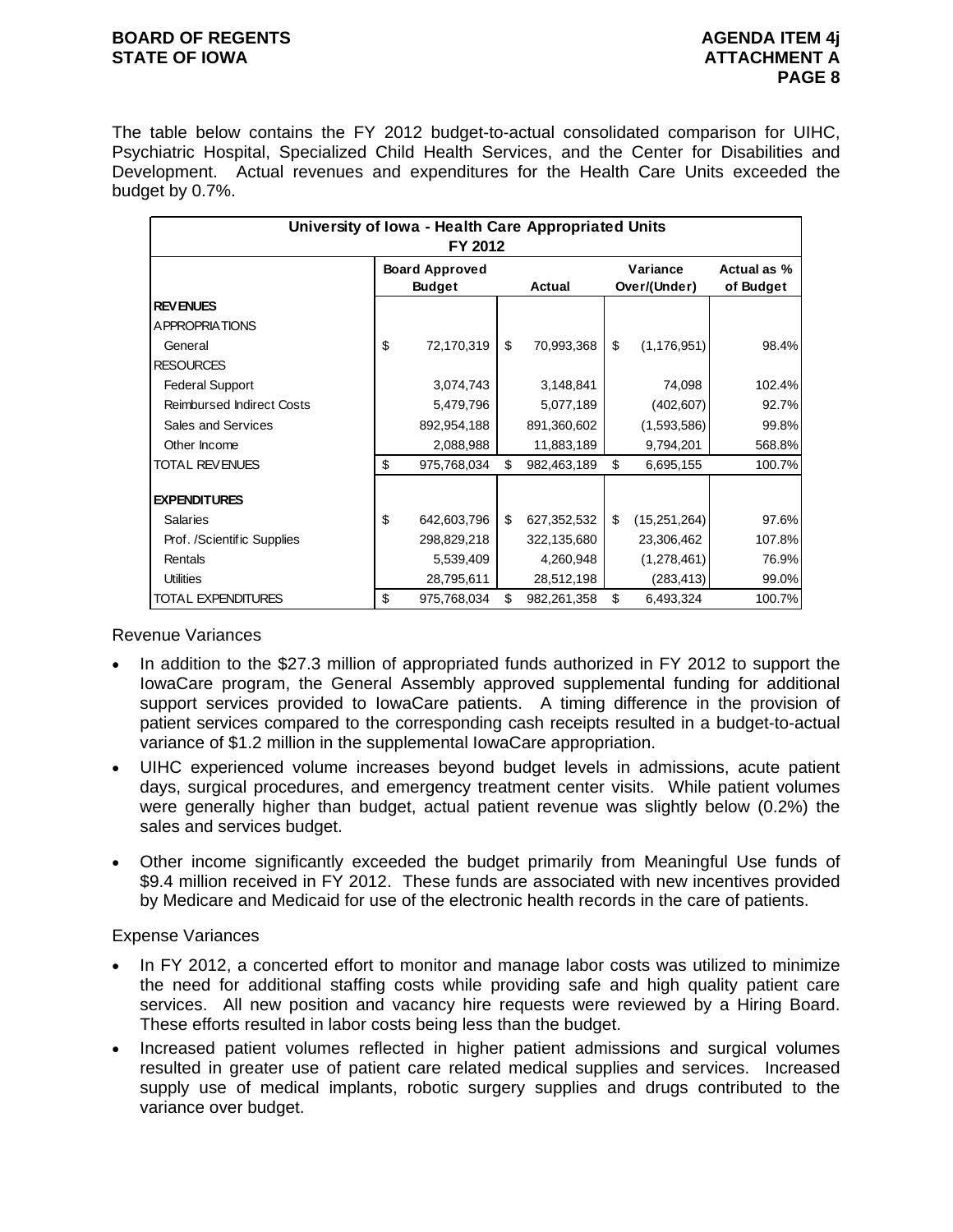# **BOARD OF REGENTS**<br> **BOARD OF REGENTS**<br> **BOARD OF IOWA**<br> **ATTACHMENT A**

The following provides a consolidated five-year history of actual revenues and expenditures from the four hospital units.

|                                  |                   |             |    |             |    | University of Iowa - Health Care Units |    |             |    |               |  |  |  |  |
|----------------------------------|-------------------|-------------|----|-------------|----|----------------------------------------|----|-------------|----|---------------|--|--|--|--|
|                                  | FY 2008 - FY 2012 |             |    |             |    |                                        |    |             |    |               |  |  |  |  |
|                                  |                   | FY 2008     |    | FY 2009     |    | FY 2010                                |    | FY 2011     |    | FY 2012       |  |  |  |  |
| <b>REVENUES</b>                  |                   |             |    |             |    |                                        |    |             |    |               |  |  |  |  |
| <b>General Appropriations</b>    | \$                | 55,417,370  | \$ | 66,763,498  | \$ | 59,852,785                             | \$ | 79,159,331  |    | \$70,993,368  |  |  |  |  |
| <b>Federal Support</b>           |                   | 869,003     |    | 905,363     |    | 712,900                                |    | 1,774,990   |    | 3,148,841     |  |  |  |  |
| <b>Reimbursed Indirect Costs</b> |                   | 3,937,027   |    | 4,976,423   |    | 5,301,879                              |    | 5,453,806   |    | 5,077,189     |  |  |  |  |
| Sales and Services               |                   | 728,365,734 |    | 793,364,878 |    | 763,845,872                            |    | 813,404,161 |    | 891,360,602   |  |  |  |  |
| Other Income                     |                   | 1,644,724   |    | 1,198,442   |    | 764,759                                |    | 2,019,494   |    | 11,883,189    |  |  |  |  |
| <b>TOTAL REVENUES</b>            | \$                | 790,233,858 | \$ | 867,208,604 | \$ | 830,478,195                            | \$ | 901,811,782 | \$ | 982,463,189   |  |  |  |  |
| <b>EXPENDITURES</b>              |                   |             |    |             |    |                                        |    |             |    |               |  |  |  |  |
| <b>Salaries</b>                  | \$                | 505,642,104 | \$ | 567,287,610 | \$ | 546,527,163                            | \$ | 572,396,446 |    | \$627,352,532 |  |  |  |  |
| Prof. /Scientific Supplies       |                   | 257,818,806 |    | 268,533,335 |    | 253,798,794                            |    | 297,593,749 |    | 322,135,680   |  |  |  |  |
| Rentals                          |                   | 5,414,105   |    | 6,102,577   |    | 5,493,726                              |    | 6,352,795   |    | 4,260,948     |  |  |  |  |
| <b>Utilities</b>                 |                   | 22,006,349  |    | 24,202,456  |    | 24,767,378                             |    | 25,805,003  |    | 28,512,198    |  |  |  |  |
| <b>Building Repairs</b>          |                   | 17,730      |    |             |    |                                        |    |             |    |               |  |  |  |  |
| Equipment                        |                   | 8,190       |    |             |    | 8,124                                  |    | 24,480      |    |               |  |  |  |  |
| <b>TOTAL EXPENDITURES</b>        | \$                | 790,907,284 | \$ | 866,125,978 | \$ | 830,595,185                            | \$ | 902,172,473 | \$ | 982,261,358   |  |  |  |  |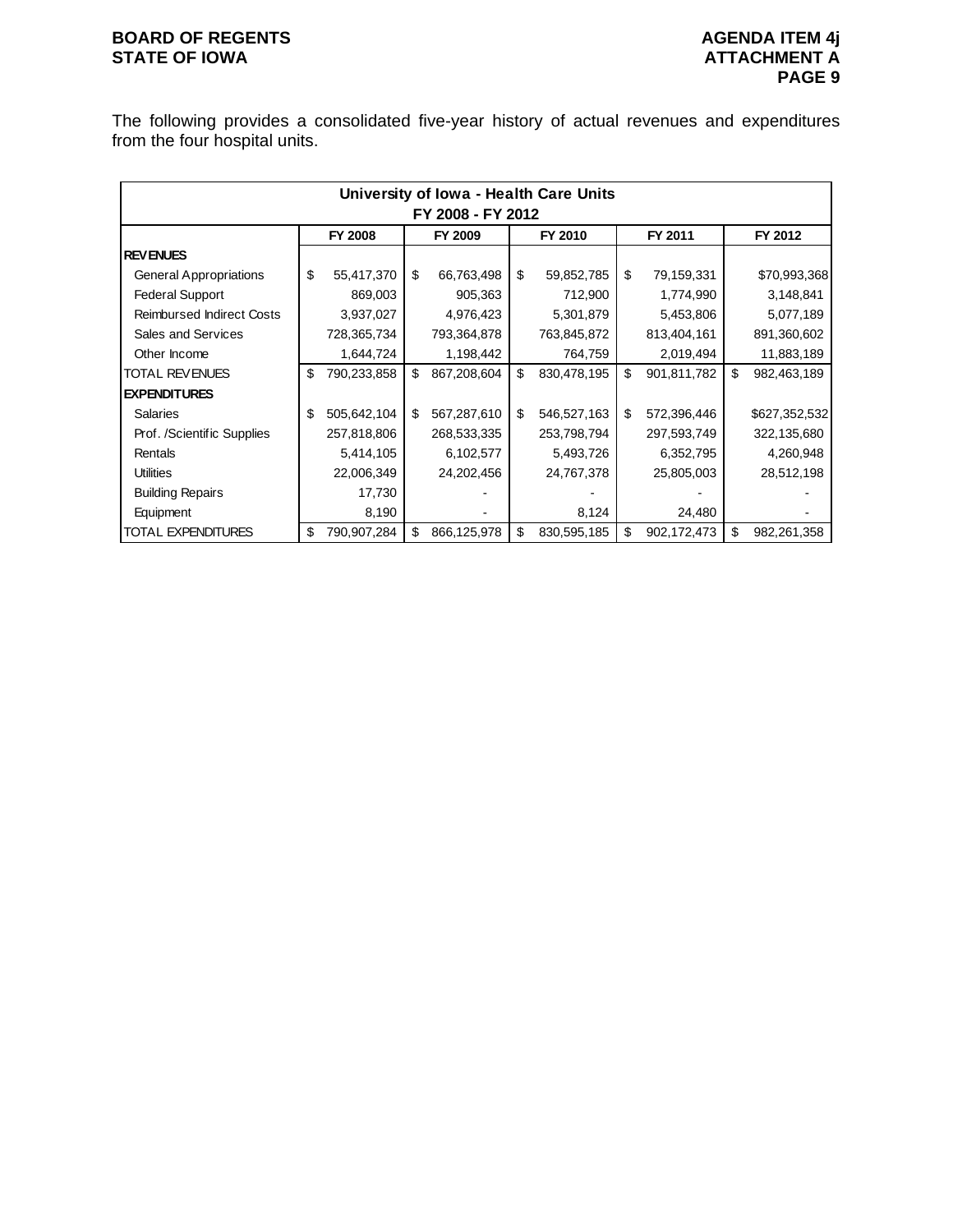# **BOARD OF REGENTS**<br> **BOARD OF REGENTS**<br> **STATE OF IOWA**<br> **ATTACHMENT A**

#### **UNIVERSITY OF IOWA ATHLETICS**

|                                            | FY 2012 Budget   | FY 2012 Actuals  | Variance        |
|--------------------------------------------|------------------|------------------|-----------------|
| <b>INCOME:</b>                             |                  |                  |                 |
| <b>Men's Sports</b>                        |                  |                  |                 |
| Football                                   | \$20,879,309     | \$<br>21,824,362 | \$<br>945,053   |
| <b>Basketball</b>                          | 2,602,243        | 2,550,266        | (51, 977)       |
| Wrestling                                  | 425,000          | 479,270          | 54,270          |
| All Other                                  | 12,000           | 14,328           | 2,328           |
| <b>Total Men's Sports</b>                  | \$<br>23,918,552 | \$<br>24,868,226 | \$<br>949,674   |
| <b>Women's Sports</b>                      |                  |                  |                 |
| <b>Basketball</b>                          | \$<br>185,000    | \$<br>169,829    | \$<br>(15, 171) |
| Volleyball                                 | 13,000           | 13,958           | 958             |
| All Other                                  | 13,000           | 12,646           | (354)           |
| <b>Total Women's Sports</b>                | \$<br>211,000    | \$<br>196,433    | \$<br>(14, 567) |
| <b>Other Income</b>                        |                  |                  |                 |
| <b>Facility Debt Service/Student Fees</b>  | \$<br>500,000    | \$<br>543,574    | \$<br>43,574    |
| Learfield Multi Media Contract Income      | 5,407,000        | 5,374,600        | (32, 400)       |
| Athletic Conference                        | 22,844,000       | 23,795,775       | 951,775         |
| <b>Interest</b>                            | 500,000          | 371,219          | (128, 781)      |
| <b>Foundation Support</b>                  | 8,614,664        | 7,152,407        | (1,462,257)     |
| <b>Foundation Premium Seat Revenue</b>     | 7,700,000        | 7,926,439        | 226,439         |
| Novelties--Bookstore                       | 3,000,000        | 3,762,889        | 762,889         |
| General Income                             | 2,247,500        | 2,813,558        | 566,058         |
| <b>Total Other Income</b>                  | \$<br>50,813,164 | \$<br>51,740,461 | \$<br>927,297   |
|                                            | \$               |                  |                 |
| <b>TOTAL INCOME</b>                        | 74,942,716       | \$<br>76,805,120 | \$1,862,404     |
| <b>EXPENSES:</b>                           |                  |                  |                 |
| <b>Men's Sports</b>                        |                  |                  |                 |
| Football                                   | \$16,437,772     | \$<br>16,534,656 | \$<br>96,884    |
| <b>Basketball</b>                          | 5,123,290        | 5,275,489        | 152,199         |
| Wrestling                                  | 1,126,937        | 1,105,291        | (21, 646)       |
| <b>Other Sports</b>                        | 4,039,707        | 4,096,459        | 56,752          |
| <b>Total Men's Sports</b>                  | \$26,727,706     | \$<br>27,011,895 | \$<br>284,189   |
| <b>Women's Sports</b>                      |                  |                  |                 |
| <b>Basketball</b>                          | \$3,205,034      | \$<br>3,354,595  | \$<br>149,561   |
| Volleyball                                 | 1,151,326        | 1,170,302        | 18,976          |
| <b>Other Sports</b>                        | 7,801,245        | 7,779,729        | (21, 516)       |
| <b>Total Women's Sports</b>                | \$<br>12,157,605 | \$<br>12,304,626 | \$<br>147,021   |
| <b>Other Expenses</b>                      |                  |                  |                 |
| <b>Training Services</b>                   | \$1,563,072      | \$<br>1,581,585  | \$<br>18,513    |
| Sports Information                         | 691,951          | 754,657          | 62,706          |
| Admin. & General Expenses                  | 10,839,656       | 11,300,654       | 460,998         |
| <b>Facility Debt Service</b>               | 11,736,734       | 11,736,733       | (1)             |
| Transfer for New Facility Costs & Reserves | 1,000,000        | 1,000,000        |                 |
| Academic & Counseling                      | 1,730,688        | 1,598,402        | (132, 286)      |
| <b>Buildings &amp; Grounds</b>             | 8,495,304        | 9,516,568        | 1,021,264       |
| <b>Total Other Expenses</b>                | \$<br>36,057,405 | \$<br>37,488,599 | \$<br>1,431,194 |
| <b>TOTAL EXPENSE</b>                       | \$<br>74,942,716 | \$<br>76,805,120 | \$1,862,404     |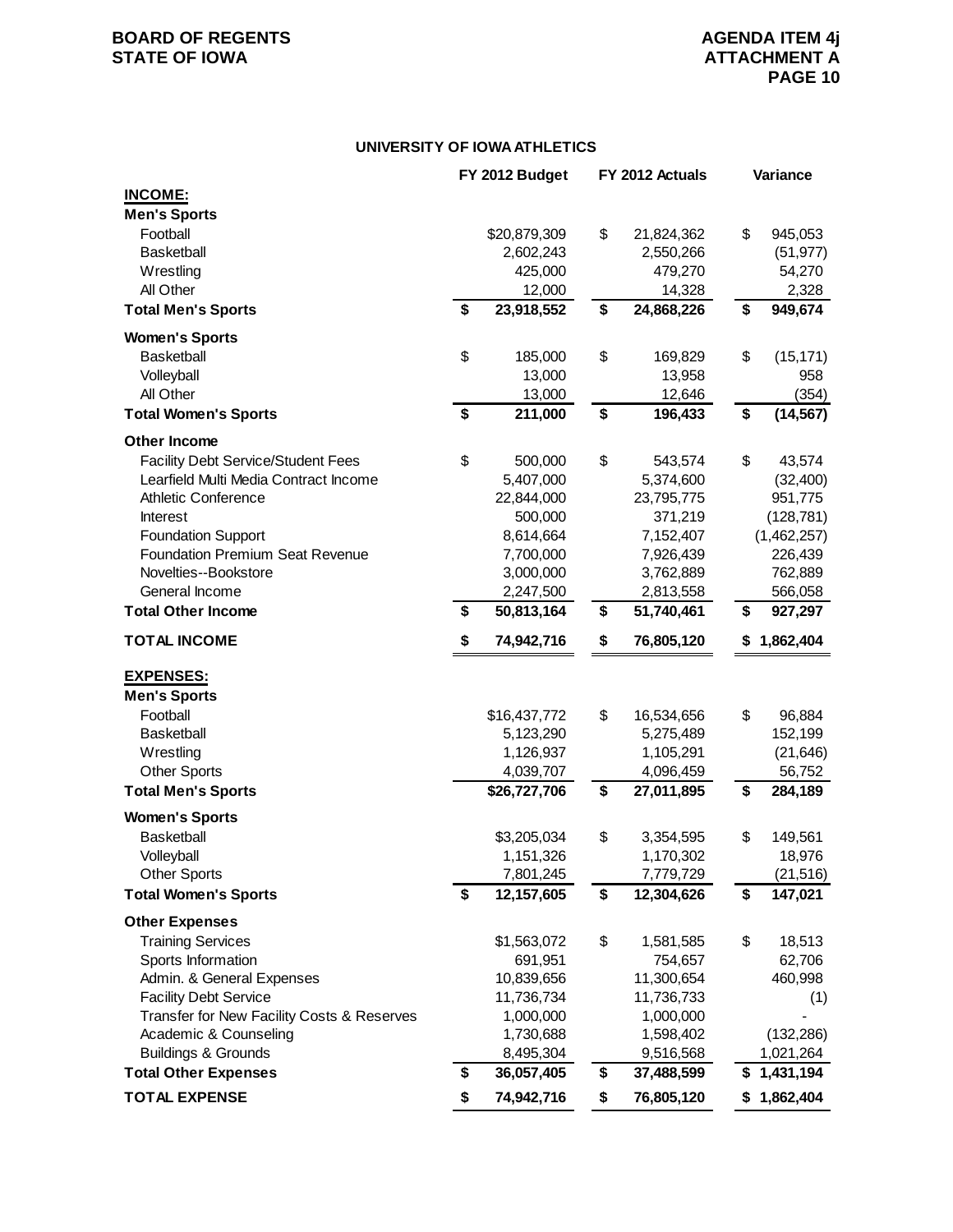The following describes the budget-to-actual revenue and expense variances for SUI Athletics as shown on the previous page.

Revenue Variances

- Football revenue was above budget due to additional revenue from ticket sales, parking, and handling fees.
- Athletic conference revenues were higher than projected resulting from additional Men's Basketball Conference Gate Sharing and Conference Tournament, football bowl, and television distributions.
- Performance from other revenue streams enabled foundation support to be less than budgeted.
- Licensing revenue was greater than projected due to increased novelty and apparel sales.
- General income exceeded the budget due to the new agreement for Herky's Locker Room (merchandise and apparel), and higher concession and seat back sales.

Expense Variances

- Administrative expenses were above budget because of higher postseason and administrative travel, rent for Herky's Locker Room, and higher salary costs.
- Building and Grounds expenses were higher than projected due to higher utilities, maintenance, and custodial costs associated with the first-year occupancy of the renovated Carver Hawkeye Arena. Also, Kinnick Stadium utilities and maintenance costs were greater than expected.

The following provides a 5-year history of actual revenues and expenditures for SUI Athletics. Athletics is fully self-supporting and has not received general university support during the fiveyear period.

|                            |    |                |    | University of Iowa Athletics |    |            |    |            |    |            |  |
|----------------------------|----|----------------|----|------------------------------|----|------------|----|------------|----|------------|--|
| FY 2008-FY 2012            |    |                |    |                              |    |            |    |            |    |            |  |
|                            |    | <b>FY 2008</b> |    | FY 2009                      |    | FY 2010    |    | FY 2011    |    | FY 2012    |  |
| <b>Revenues</b>            |    |                |    |                              |    |            |    |            |    |            |  |
| Sports Income              | \$ | 20,787,018     | \$ | 22,291,981                   | \$ | 22,362,821 | \$ | 23,696,710 | \$ | 25,064,659 |  |
| Alumni / Foundation /      |    |                |    |                              |    |            |    |            |    |            |  |
| Corp Support / Sponsorship |    | 11,955,735     |    | 13,322,998                   |    | 13,135,009 |    | 13,868,807 |    | 15,078,846 |  |
| Athletic Conference /      |    |                |    |                              |    |            |    |            |    |            |  |
| <b>NCAA Support</b>        |    | 18,781,140     |    | 19,145,182                   |    | 20,019,049 |    | 21,967,980 |    | 23,795,775 |  |
| <b>Student Fees</b>        |    | 1,487,795      |    | 525,941                      |    | 525,707    |    | 564,680    |    | 543,574    |  |
| Other Income               |    | 10,159,640     |    | 10,051,456                   |    | 10,739,480 |    | 11,481,810 |    | 12,322,266 |  |
| Total Income               | \$ | 63,171,328     | \$ | 65,337,558                   | \$ | 66,782,066 | \$ | 71,579,987 | \$ | 76,805,120 |  |
| Expenses                   |    |                |    |                              |    |            |    |            |    |            |  |
| Men's Sports               | \$ | 21,897,146     | \$ | 23,757,103                   | \$ | 25,164,180 | \$ | 25,776,573 | \$ | 27,011,895 |  |
| Women's Sports             |    | 10,224,129     |    | 10,680,382                   |    | 10,624,206 |    | 11,487,092 |    | 12,304,626 |  |
| Other Expenses             |    | 30,682,753     |    | 30,900,073                   |    | 30,993,680 |    | 34,316,322 |    | 37,488,599 |  |
| <b>Total Expenses</b>      | \$ | 62,804,028     | \$ | 65,337,558                   | \$ | 66,782,066 | \$ | 71,579,987 | \$ | 76,805,120 |  |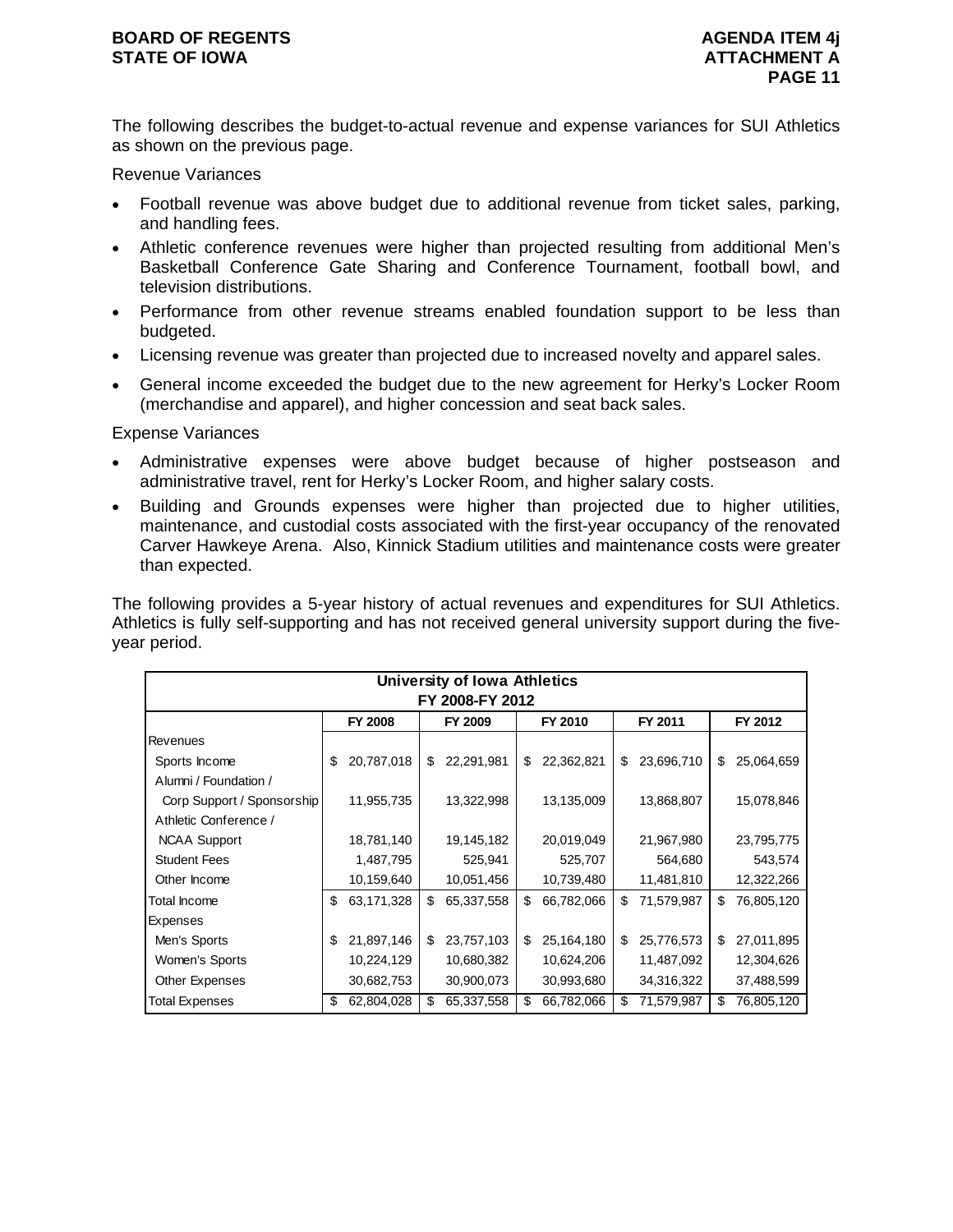|                                    | University of Iowa Residence System - FY 2012 |              |                          |         |  |  |  |  |  |  |  |
|------------------------------------|-----------------------------------------------|--------------|--------------------------|---------|--|--|--|--|--|--|--|
|                                    | <b>Budget</b>                                 | Actual       | Variance<br>Over/(Under) | Percent |  |  |  |  |  |  |  |
| Revenues                           | \$63,108,956                                  | \$64,390,761 | \$1,281,805              | 102.0%  |  |  |  |  |  |  |  |
| Expenditures                       | 49.140.441                                    | 48.295.519   | (\$844,922)              | 98.3%   |  |  |  |  |  |  |  |
| Debt Service                       | 4,716,930                                     | 4.703.627    | (\$13,303)               | 99.7%   |  |  |  |  |  |  |  |
| <b>Mandatory Transfers</b>         | 600,000                                       | 600.000      |                          | 100.0%  |  |  |  |  |  |  |  |
| Net Revenues                       | 8,651,585                                     | 10.791.615   | \$2,140,030              | 124.7%  |  |  |  |  |  |  |  |
| Net Revenues as % of Gross Revenue | 13.7%                                         | 16.8%        |                          |         |  |  |  |  |  |  |  |

Revenues from the SUI Residence System were 102% of budget. Contract residence hall room and board revenues exceeded the budget due to increased demand resulting from the large first-year class size for Fall 2011. Other income was also over budget due to high non-contract food sales in the retail and catering areas that transitioned into the Residence System during FY 2012.

Total expenditures were approximately \$0.8 million (1.7%) under budget. Savings in utility costs from reduced gas, steam, and electricity during the winter and lower than projected snow removal, data services, and telecommunication costs contributed to the expense reductions.

| University of Iowa - Residence System<br>FY 2008 - FY 2012        |    |                |    |              |    |              |  |              |  |              |
|-------------------------------------------------------------------|----|----------------|----|--------------|----|--------------|--|--------------|--|--------------|
|                                                                   |    | <b>FY 2008</b> |    | FY 2009      |    | FY 2010      |  | FY 2011      |  | FY 2012      |
| Revenues                                                          | \$ | 45,109,482     |    | \$46,437,517 |    | \$49,470,939 |  | \$53,622,260 |  | \$64.390.761 |
| <b>Expenditures for Operations</b>                                |    | 30,870,381     |    | 34,194,597   |    | 34,899,205   |  | 37,808,037   |  | 48,295,519   |
| Debt Service and Mandatory Transfers                              |    | 5,568,395      |    | 5,577,426    |    | 5,603,144    |  | 5,388,061    |  | 5,303,627    |
| Net Revenues after Debt Service and<br><b>Mandatory Transfers</b> | \$ | 8,670,706      | \$ | 6,665,494    | \$ | 8,968,590    |  | \$10,426,162 |  | \$10,791,615 |
| Net Revenues as % of Gross Revenue                                |    | 19.2%          |    | 14.4%        |    | 18.1%        |  | 19.4%        |  | 16.8%        |

The residence system annual report is available in the Board Office and provides information on various aspects of the University of Iowa residence system for FY 2012. The report includes enrollment data, residence hall and apartment utilization, and financial information. The annual report also contains Fall 2012 enrollment and occupancy information. The table below reflects a larger Fall 2012 lower division student enrollment and total student occupancy compared to Fall 2011. The University continues to lease two off-campus properties to address the increased demand for student housing.

| University of Iowa Residence System |                  |           |        |          |  |  |  |  |
|-------------------------------------|------------------|-----------|--------|----------|--|--|--|--|
|                                     | <b>Fall 2011</b> | Fall 2012 | Change | % Change |  |  |  |  |
| <b>Total University Enrollment</b>  | 31,181           | 31,498    | 317    | 1.0%     |  |  |  |  |
| Low er Division                     | 10,271           | 10,390    | 119    | 1.2%     |  |  |  |  |
| Low er Div as % of Total            | 32.9%            | 33.0%     |        |          |  |  |  |  |
| <b>Total Occupancy</b>              | 6,501            | 6,566     | 65     | 1.0%     |  |  |  |  |
| Occupancy as a                      |                  |           |        |          |  |  |  |  |
| % of Enrollment                     | 20.8%            | 20.8%     |        |          |  |  |  |  |

In March 2012, the Board approved the financing plan and budget for a new West Campus Residence Hall Campus to house approximately 500 students. The first of two series of bonds for the project was sold in August 2012. The University currently projects construction to be ready for occupancy in Fall 2015.

The principal outstanding on dormitory revenue bonds for SUI as of June 30, 2012, was \$38.0 million (excludes July 1 principal payment). The Voluntary Reserve Fund balance totaled \$13.3 million at year end.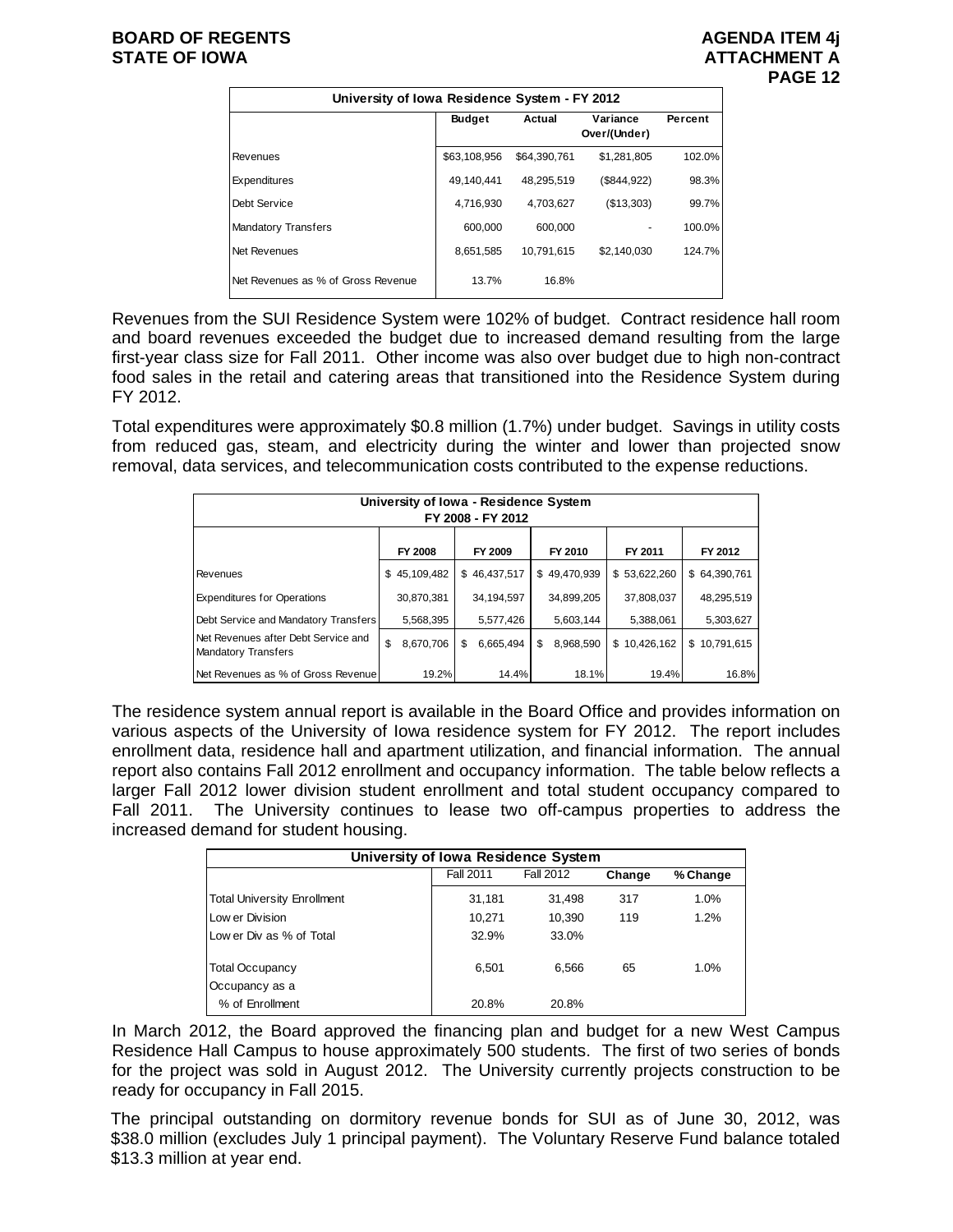#### **BOARD OF REGENTS** AGENUS AGENDA ITEM 4j **STATE OF IOWA** AND **ATTACHMENT B**

#### **Iowa State University**

The budget-to-actual comparison below contains revenue and expenditure data for the general university and all special purpose appropriated units.

| Iowa State University - General Operating Fund<br>FY 2012 |    |                                        |    |               |    |                          |                                 |  |  |
|-----------------------------------------------------------|----|----------------------------------------|----|---------------|----|--------------------------|---------------------------------|--|--|
|                                                           |    | <b>Board Approved</b><br><b>Budget</b> |    | Actual        |    | Variance<br>Over/(Under) | Actual as % of<br><b>Budget</b> |  |  |
| <b>REV ENUES</b>                                          |    |                                        |    |               |    |                          |                                 |  |  |
| <b>APPROPRIATIONS</b>                                     |    |                                        |    |               |    |                          |                                 |  |  |
| General                                                   | \$ | 216,625,997                            |    | \$216,625,997 | \$ |                          | 100.0%                          |  |  |
| <b>RESOURCES</b>                                          |    |                                        |    |               |    |                          |                                 |  |  |
| <b>Federal Support</b>                                    |    | 13,700,000                             |    | 13,700,000    |    |                          | 100.0%                          |  |  |
| <b>Interest</b>                                           |    | 140,000                                |    | 96,920        |    | (43,080)                 | 69.2%                           |  |  |
| <b>Tuition and Fees</b>                                   |    | 294,377,470                            |    | 294,606,623   |    | 229,153                  | 100.1%                          |  |  |
| <b>Reimbursed Indirect Costs</b>                          |    | 20,630,000                             |    | 19,979,951    |    | (650, 049)               | 96.8%                           |  |  |
| Other Income                                              |    | 1,328,000                              |    | 1,471,706     |    | 143,706                  | 110.8%                          |  |  |
| <b>TOTAL REVENUES</b>                                     | \$ | 546,801,467                            |    | \$546,481,197 | \$ | (320, 270)               | 99.9%                           |  |  |
|                                                           |    |                                        |    |               |    |                          |                                 |  |  |
| <b>EXPENDITURES</b>                                       |    |                                        |    |               |    |                          |                                 |  |  |
| <b>Salaries</b>                                           | \$ | 368,051,255                            |    | \$366,115,250 | \$ | (1,936,005)              | 99.5%                           |  |  |
| Prof. /Scientific Supplies                                |    | 54,335,062                             |    | 35,408,899    |    | (18,926,163)             | 65.2%                           |  |  |
| <b>Library Acquisitions</b>                               |    | 10,415,000                             |    | 11,364,211    |    | 949,211                  | 109.1%                          |  |  |
| Rentals                                                   |    | 1,674,000                              |    | 1,444,841     |    | (229, 159)               | 86.3%                           |  |  |
| <b>Utilities</b>                                          |    | 25,381,000                             |    | 26,569,097    |    | 1,188,097                | 104.7%                          |  |  |
| <b>Building Repairs</b>                                   |    | 10,200,000                             |    | 28,163,139    |    | 17,963,139               | 276.1%                          |  |  |
| Auditor of State                                          |    | 525,150                                |    | 412,423       |    | (112, 727)               | 78.5%                           |  |  |
| Equipment                                                 |    | 3,325,000                              |    | 5,509,651     |    | 2,184,651                | 165.7%                          |  |  |
| Aid to Individuals                                        |    | 72,895,000                             |    | 71,111,750    |    | (1,783,250)              | 97.6%                           |  |  |
| TOTAL EXPENDITURES                                        | \$ | 546,801,467                            | \$ | 546,099,261   | \$ | (702, 206)               | 99.9%                           |  |  |

The Board approved revised FY 2012 operating budgets for ISU this summer. The amended budget projected additional tuition revenue of \$10.2 million and indirect cost reimbursements of \$1.0 million. Actual operating revenues and expenses were 99.9% of the amended budget.

A record enrollment in FY 2012 resulted in tuition revenue slightly exceeding the amended budget by \$0.2 million. Actual indirect cost reimbursements of \$20.0 million were 3.2% less than the budget.

Salary and related benefits were within 1% of the budget with slight, but offsetting, variances between faculty, professional and scientific staff, and general service staff salary costs. Budgeted purchases of professional and scientific supplies were redirected to on-going campus flood repairs resulting in building repairs exceeding the budget.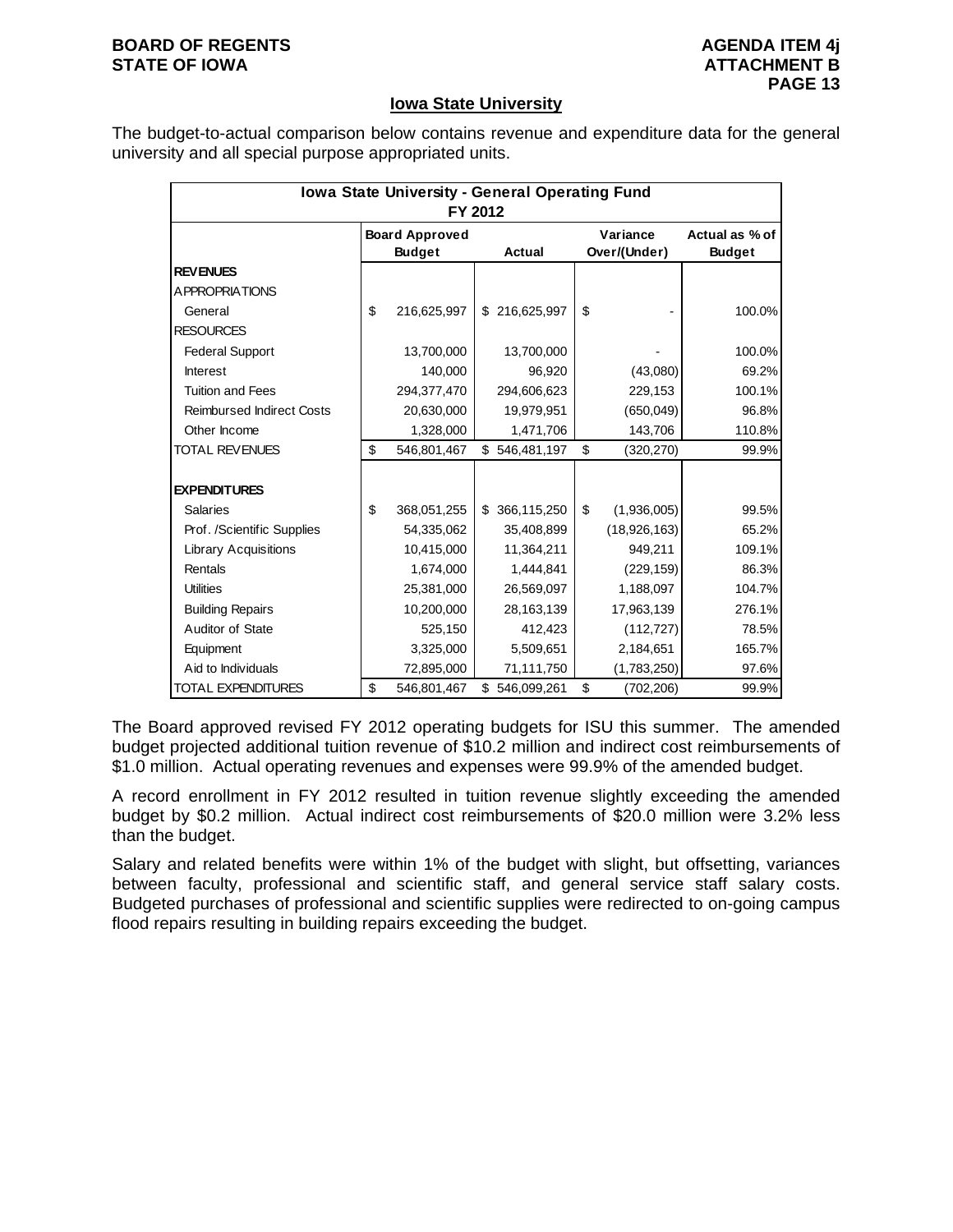# **BOARD OF REGENTS BOARD OF REGENTS** STATE OF IOWA **ATTACHMENT B**

The following provides a consolidated five-year history of actual revenues and expenditures from the general university and all special purpose units. State appropriations comprised 54.2% of operating revenues in FY 2008; they were 39.6% of revenues in FY 2012.

| Iowa State University - General Fund |               |                   |               |               |               |  |  |  |
|--------------------------------------|---------------|-------------------|---------------|---------------|---------------|--|--|--|
|                                      |               | FY 2008 - FY 2012 |               |               |               |  |  |  |
|                                      |               |                   |               |               |               |  |  |  |
|                                      | FY 2008       | FY 2009           | FY 2010       | FY 2011       | FY 2012       |  |  |  |
| <b>REV ENUES</b>                     |               |                   |               |               |               |  |  |  |
| <b>APPROPRIATIONS</b>                |               |                   |               |               |               |  |  |  |
| <b>General Appropriations</b>        | \$267,358,107 | \$276,483,151     | \$231,209,458 | \$228,133,348 | \$216,625,997 |  |  |  |
| <b>ARRA-State Stabilization</b>      |               |                   | 31,595,952    |               |               |  |  |  |
| <b>RESOURCES</b>                     |               |                   |               |               |               |  |  |  |
| <b>Federal Support</b>               | 12,828,617    | 12,828,617        | 12,828,617    | 13,709,264    | 13,700,000    |  |  |  |
| <b>Interest</b>                      | 2,056,558     | 1,301,018         | 67,021        | 169,105       | 96,920        |  |  |  |
| <b>Tuition and Fees</b>              | 191,094,747   | 211,130,075       | 233,832,393   | 263,927,004   | 294,606,623   |  |  |  |
| <b>Reimbursed Indirect Costs</b>     | 18,174,171    | 16,804,534        | 18,741,253    | 20,536,852    | 19,979,951    |  |  |  |
| Other Income                         | 1,656,972     | 2,239,390         | 2,405,535     | 1,393,247     | 1,471,706     |  |  |  |
| <b>TOTAL REVENUES</b>                | \$493,169,172 | \$520,786,785     | \$530,680,229 | \$527,868,820 | \$546,481,197 |  |  |  |
| <b>EXPENDITURES</b>                  |               |                   |               |               |               |  |  |  |
| Salaries                             | \$346,245,077 | \$369,387,807     | \$360,260,250 | \$357,445,034 | \$366,115,250 |  |  |  |
| Prof. /Scientific Supplies           | 34,426,124    | 40,857,434        | 37,924,392    | 37,645,935    | 35,408,899    |  |  |  |
| <b>Library Acquisitions</b>          | 9,397,518     | 12,493,675        | 8,901,193     | 12,269,146    | 11,364,211    |  |  |  |
| Rentals                              | 1,353,289     | 1,649,521         | 1,524,447     | 1,556,130     | 1,444,841     |  |  |  |
| <b>Utilities</b>                     | 24,824,022    | 23,496,951        | 24,913,351    | 25,802,929    | 26,569,097    |  |  |  |
| <b>Building Repairs</b>              | 13,710,926    | 14,347,995        | 13,502,270    | 34,866,046    | 28, 163, 139  |  |  |  |
| Auditor of State                     | 426,040       | 469,224           | 442,769       | 423,804       | 412,423       |  |  |  |
| Equipment                            | 5,141,081     | 3,512,242         | 7,779,668     | 4,164,335     | 5,509,651     |  |  |  |
| Aid to Individuals                   | 47,099,253    | 53,769,249        | 57,073,187    | 63,823,890    | 71,111,750    |  |  |  |
| TOTAL EXPENDITURES                   | \$482,623,330 | \$519,984,098     | \$512,321,527 | \$537,997,249 | \$546,099,261 |  |  |  |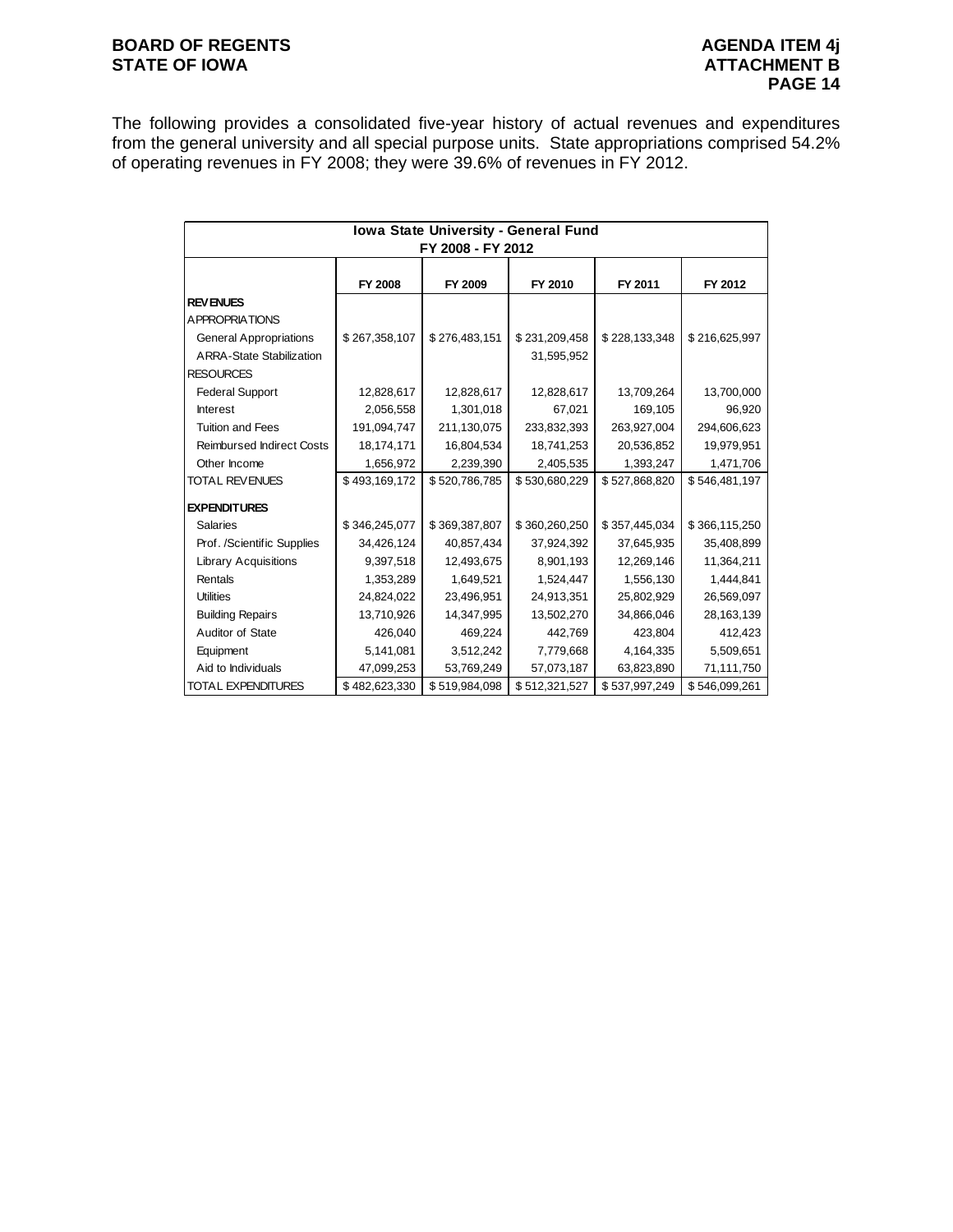# **BOARD OF REGENTS**<br> **BOARD OF REGENTS**<br> **STATE OF IOWA**<br> **ATTACHMENT B**

#### **IOWA STATE UNIVERSITY ATHLETICS**

| <b>INCOME</b><br>Sports:             | FY 2012 Budget   | FY 2012 Actuals  |    | <b>Variance</b> |
|--------------------------------------|------------------|------------------|----|-----------------|
| Football                             | \$<br>8,557,074  | \$<br>9,556,820  | \$ | 999,746         |
| Men's Basketball                     | 2,325,000        | 2,656,849        |    | 331,849         |
| Women's Basketball                   | 550,000          | 526,444          |    | (23, 556)       |
| Wrestling                            | 110,000          | 133,806          |    | 23,806          |
| <b>Other Sports</b>                  | 205,000          | 283,521          |    | 78,521          |
| <b>Subtotal</b>                      | \$<br>11,747,074 | \$<br>13,157,440 | \$ | 1,410,366       |
| Other Income                         |                  |                  |    |                 |
| <b>Big Twelve Conference/NCAA</b>    | \$<br>16,038,434 | \$<br>21,060,168 | \$ | 5,021,734       |
| Post-Season Revenue                  | 1,400,000        | 1,781,904        |    | 381,904         |
| Fundraising                          | 8,156,066        | 5,021,501        |    | (3, 134, 565)   |
| Multi-Media Rights                   | 3,344,725        | 3,349,225        |    | 4,500           |
| <b>Student Fees</b>                  | 1,640,000        | 1,721,450        |    | 81,450          |
| <b>Game Guarantees</b>               | 275,000          | 361,000          |    | 86,000          |
| <b>Auxillary Revenue</b>             | 1,195,000        | 1,444,019        |    | 249,019         |
| Investment Income                    | 107,606          | 121,020          |    | 13,414          |
| <b>ISU Licensing</b>                 | 514,206          | 646,319          |    | 132,113         |
| <b>Other Revenue</b>                 | 1,696,200        | 1,937,299        |    | 241,099         |
| <b>Subtotal</b>                      | \$<br>34,367,237 | \$<br>37,443,905 | \$ | 3,076,668       |
| <b>TOTAL INCOME</b>                  | \$<br>46,114,311 | \$<br>50,601,345 | S  | 4,487,034       |
| <b>EXPENSES</b>                      |                  |                  |    |                 |
| <b>Sports Operations</b>             |                  |                  |    |                 |
| Football                             | \$<br>2,912,327  | \$<br>3,163,729  | \$ | 251,402         |
| Men's Basketball                     | 1,389,000        | 1,430,205        |    | 41,205          |
| Women's Basketball                   | 706,750          | 736,757          |    | 30,007          |
| Wrestling                            | 215,480          | 210,385          |    | (5,095)         |
| <b>Other Sports</b>                  | 1,717,439        | 1,861,302        |    | 143,863         |
| <b>Subtotal</b>                      | \$<br>6,940,996  | \$<br>7,402,378  | \$ | 461,382         |
| <b>Sports Program Support Units:</b> |                  |                  |    |                 |
| Medical                              | \$<br>550,000    | \$<br>501,202    | \$ | (48, 798)       |
| <b>Video Operations</b>              | 223,400          | 244,379          |    | 20,979          |
| <b>Athletic Training</b>             | 213,220          | 224,512          |    | 11,292          |
| <b>Academic Services</b>             | 184,990          | 273,006          |    | 88,016          |
| Other                                | 227,265          | 239,106          |    | 11,841          |
| <b>Subtotal</b>                      | \$<br>1,398,875  | \$<br>1,482,205  | \$ | 83,330          |
| <b>Internal Operations:</b>          |                  |                  |    |                 |
| Administration                       | \$<br>464,530    | \$<br>605,771    | \$ | 141,241         |
| Big 12 Expenses                      | 1,433,654        | 1,680,000        |    | 246,346         |
| Information Technology               | 276,000          | 274,528          |    | (1, 472)        |
| Other                                | 347,196          | 271,374          |    | (75, 822)       |
| <b>Subtotal</b>                      | \$<br>2,521,380  | \$<br>2,831,673  | \$ | 310,293         |
| <b>Salaries &amp; Benefits</b>       | \$<br>16,910,625 | \$<br>16,808,696 | \$ | (101, 929)      |
| <b>Scholarships</b>                  | 5,843,039        | 5,393,899        |    | (449, 140)      |
| <b>External Operations</b>           | 1,374,063        | 1,503,353        |    | 129,290         |
| <b>Facilities &amp; Events</b>       | 4,100,000        | 4,317,806        |    | 217,806         |
| Postseason                           | 1,890,000        | 2,423,601        |    | 533,601         |
| <b>Debt Service</b>                  | 3,435,723        | 7,047,809        |    | 3,612,086       |
| <b>Capital Projects</b>              | 1,827,550        | 1,329,525        |    | (498, 025)      |
| <b>Coaching Change</b>               | (200,000)        |                  |    | 200,000         |
| <b>TOTAL EXPENSES</b>                | \$<br>46,042,251 | \$<br>50,540,945 | \$ | 4,498,694       |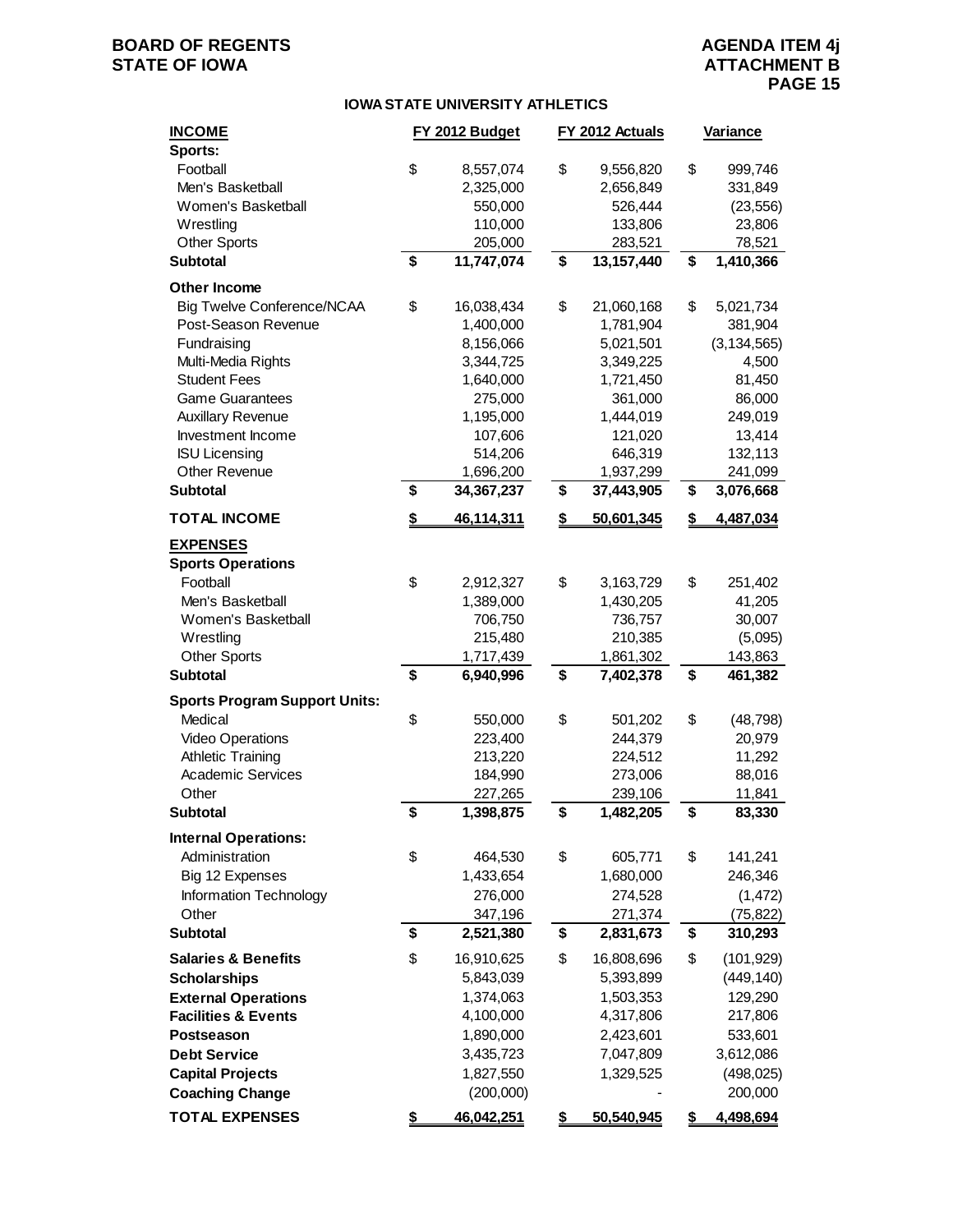The following summarizes the significant budget-to-actual revenue and expense variances for ISU Athletics as shown on the previous page.

Revenue Variances

- Record attendance at football games resulted in ticket sales exceeding the budget.
- Conference realignment and new television contracts resulted in conference and NCAA revenue exceeding the budget.
- Increases in Conference and other revenues resulted in less fundraising support needed from the Cyclone Club.
- Other revenue exceeded the budget resulting from the Presidential straw poll held at Hilton Coliseum in August 2011.
- Postseason revenue and expenses were more than the budget resulting from participation in the Pinstripe Bowl.

Expense Variances

- Sports Operations expenses were higher than budget from additional allowable NCAA expenses primarily related to meals and lodging.
- Costs associated with the Big 12 Conference commissioner search and marketing strategies resulted in Internal Operation expenses exceeding the budget.
- Scholarship costs were under budget due a higher resident to nonresident mix of scholarships awarded during the year.
- The early retirement of debt from Jack Trice Stadium East Concourse project and the Hilton Scoreboard resulted in debt service costs in excess of budget. In addition and as previously reported with the FY 2013 budget, FY 2012 actuals include the debt service funded by major gifts from donors previously part of the ISU Foundation and now reflected in athletics.
- The timing of the completion of capital projects resulted in the expenses being under budget.

The following provides a five-year summary of ISU Athletics' revenues and expenditures. In accordance with the general university support for Athletics reduction plan presented to the Board in March 2010, ISU Athletics was self-supporting and received no general university support in FY 2012.

|                                   | <b>Iowa State University Athletics</b> |                 |                 |                 |                 |  |  |  |
|-----------------------------------|----------------------------------------|-----------------|-----------------|-----------------|-----------------|--|--|--|
| FY 2008 - FY 2012                 |                                        |                 |                 |                 |                 |  |  |  |
|                                   | <b>FY 2008</b>                         | *FY 2009        | FY 2010         | FY 2011         | FY 2012         |  |  |  |
| Revenues                          |                                        |                 |                 |                 |                 |  |  |  |
| Sports Income                     | \$13,320,217                           | \$11,846,824    | \$11,510,957    | \$11,820,168    | \$13,157,439    |  |  |  |
| Alumni / Foundation /             |                                        |                 |                 |                 |                 |  |  |  |
| Corp Support / Sponsorship        | 6,844,118                              | 8,819,526       | 9,608,746       | 9,430,103       | 8,370,726       |  |  |  |
| Athletic Conference /             |                                        |                 |                 |                 |                 |  |  |  |
| <b>NCAA Support</b>               | 8,819,450                              | 10,428,104      | 11,511,505      | 13,409,778      | 22,842,072      |  |  |  |
| <b>General University Support</b> | 2,953,733                              | 3,604,793       | 1,612,923       | 1,599,423       |                 |  |  |  |
| <b>Student Fees</b>               | 1,098,035                              | 1,197,018       | 1,182,648       | 1,233,698       | 1,721,450       |  |  |  |
| Other Income                      | 2,509,827                              | 3,838,522       | 4,860,442       | 4,950,874       | 4,509,657       |  |  |  |
| <b>Total Revenues</b>             | \$35,545,380                           | \$39,734,787    | \$40,287,221    | \$42,444,044    | \$50,601,344    |  |  |  |
| Expenses                          |                                        |                 |                 |                 |                 |  |  |  |
| <b>Sports Operations</b>          | \$<br>5,731,702                        | \$<br>6,393,368 | 6,115,553<br>\$ | \$<br>7,029,198 | \$<br>7,402,378 |  |  |  |
| Non-Sport Operations              | 7,147,722                              | 7,971,943       | 8,277,360       | 8,972,610       | 10,135,037      |  |  |  |
| Scholarships                      | 5,404,874                              | 6,045,549       | 5,940,717       | 6,698,901       | 5,393,899       |  |  |  |
| Other Expenses                    | 17,169,873                             | 19,298,151      | 19,750,383      | 19,648,589      | 27,609,631      |  |  |  |
| <b>Total Expenses</b>             | \$35,454,171                           | \$39,709,011    | \$40,084,013    | \$42,349,298    | \$50,540,945    |  |  |  |

\*Athletics assumed management of Hilton Coliseum beginning in FY 2009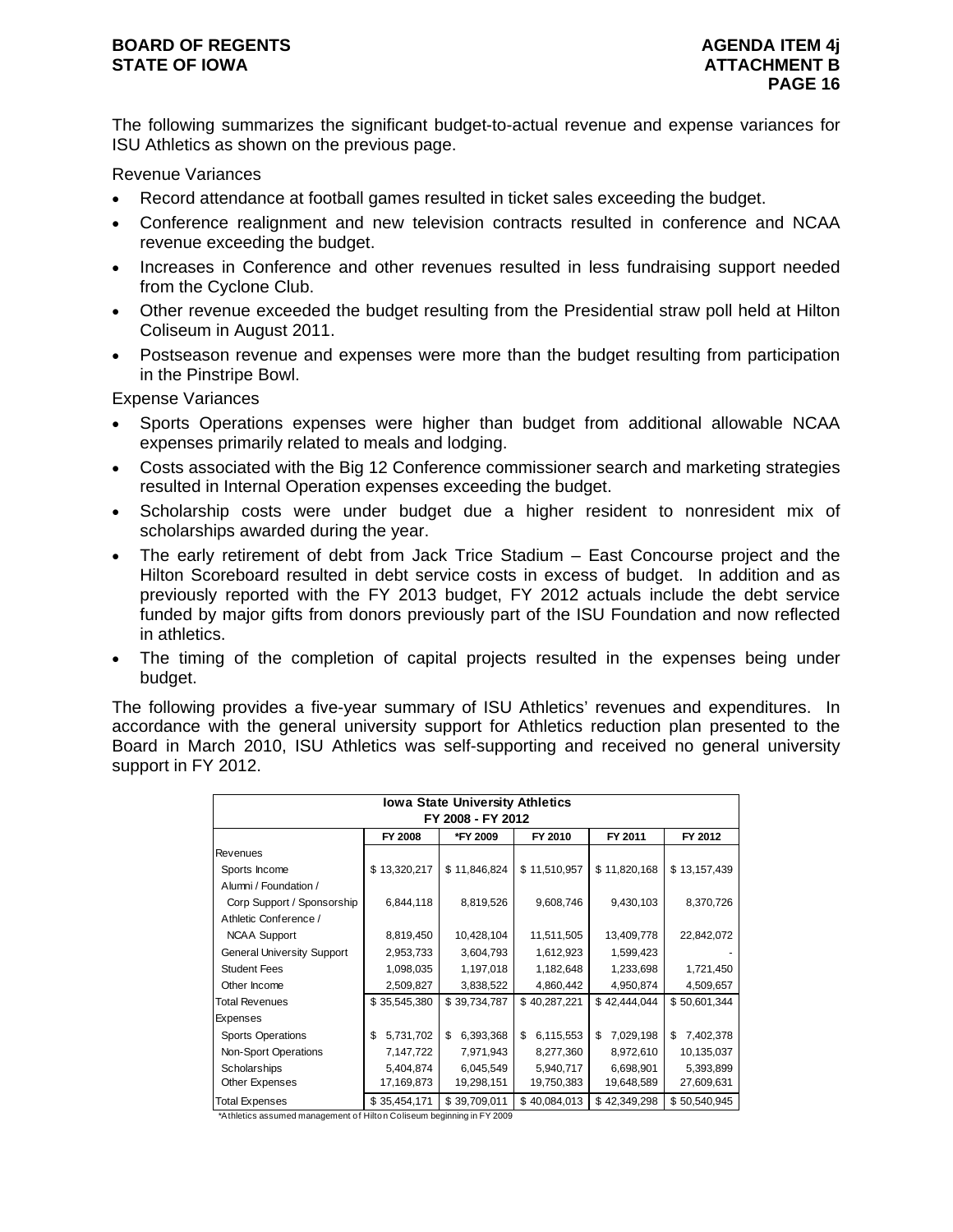#### **BOARD OF REGENTS** AGENUS AGENDA ITEM 4j **STATE OF IOWA** AND **ATTACHMENT B**

# **PAGE 17**

| Iowa State University Residence System - FY 2012 |               |              |                          |         |  |  |  |  |  |
|--------------------------------------------------|---------------|--------------|--------------------------|---------|--|--|--|--|--|
|                                                  | <b>Budget</b> | Actual       | Variance<br>Over/(Under) | Percent |  |  |  |  |  |
| Revenues                                         | \$82,379,287  | \$84.478.305 | \$2,099,018              | 102.5%  |  |  |  |  |  |
| <b>Expenditures</b>                              | 58,593,003    | 59.290.134   | \$697,131                | 101.2%  |  |  |  |  |  |
| Debt Service                                     | 10.872.042    | 10.411.183   | (460,859.00)             | 95.8%   |  |  |  |  |  |
| <b>Mandatory Transfers</b>                       | 500,000       | 500.000      | ۰                        | 100.0%  |  |  |  |  |  |
| Net Revenues                                     | 12.414.242    | 14.276.988   | \$1,862,746              | 115.0%  |  |  |  |  |  |
| Net Revenues as % of Gross Revenue               | 15.1%         | 16.9%        |                          |         |  |  |  |  |  |

ISU residence system revenues exceeded the budget by \$2.1 million due to higher room and board contract revenue from increased occupancy and other revenue received from the Odyssey of the Mind World Finals hosted by ISU in late May 2012.

Expenditures were \$0.7 million over budget due to additional expenditures for food resulting from higher occupancy and greater sales at retail food locations. Maintenance and repair costs also exceeded the budget due to large expense items including HVAC and roof repairs, tuckpointing, and painting. These expense increases were partially offset by savings in salary and utility costs. Net revenues were significantly higher in FY 2012 than the previous four years.

| <b>Iowa State University - Residence System</b><br>FY 2008 - FY 2012 |                 |              |              |              |              |  |  |  |  |
|----------------------------------------------------------------------|-----------------|--------------|--------------|--------------|--------------|--|--|--|--|
|                                                                      | <b>FY 2008</b>  | FY 2009      | FY 2010      | FY 2011      | FY 2012      |  |  |  |  |
| Revenues                                                             | \$66,178,786    | \$71,884,662 | \$72,795,895 | \$77,385,073 | \$84,478,305 |  |  |  |  |
| <b>Expenditures for Operations</b>                                   | 46,094,142      | 49.721.330   | 49,968,320   | 54,416,611   | 59,290,134   |  |  |  |  |
| Debt Service and Mandatory Transfers                                 | 10,768,360      | 11,166,307   | 11,261,339   | 11,213,229   | 10,911,183   |  |  |  |  |
| Net Revenues after Debt Service and<br><b>Mandatory Transfers</b>    | 9,316,284<br>\$ | \$10,997,025 | \$11,566,236 | \$11,755,233 | \$14,276,988 |  |  |  |  |
| Net Revenues as % of Gross Revenue                                   | 14.1%           | 15.3%        | 15.9%        | 15.2%        | 16.9%        |  |  |  |  |

The residence system annual report is available in the Board Office and provides information on various aspects of Iowa State University's residence system for FY 2012 including enrollment data, residence hall and apartment utilization, and financial information. The annual report also contains Fall 2012 enrollment and occupancy information. ISU has enjoyed record freshmen enrollments with occupancy increasing at a rate higher than enrollment. Housing demand is expected to exceed capacity in the foreseeable future, resulting in facility expansion considerations (see Agenda Item 12).

| <b>Iowa State University Residence System</b>       |        |        |       |      |  |  |  |  |
|-----------------------------------------------------|--------|--------|-------|------|--|--|--|--|
| Fall 2011<br><b>Fall 2012</b><br>% Change<br>Change |        |        |       |      |  |  |  |  |
| <b>Total University Enrollment</b>                  | 29,887 | 31,040 | 1.153 | 3.9% |  |  |  |  |
| Low er Division                                     | 11.027 | 11.712 | 685   | 6.2% |  |  |  |  |
| Low er Div as % of Total                            | 36.9%  | 37.7%  |       |      |  |  |  |  |
| <b>Total Occupancy</b>                              | 9.976  | 10.426 | 450   | 4.5% |  |  |  |  |
| Total Occupancy % of Enrollment                     | 33.4%  | 33.6%  |       |      |  |  |  |  |

The principal outstanding on dormitory revenue bonds for ISU as of June 30, 2012, was \$112.9 million (excludes July 1 principal payment). The Voluntary Reserve Fund balance totaled \$33.3 million at year end.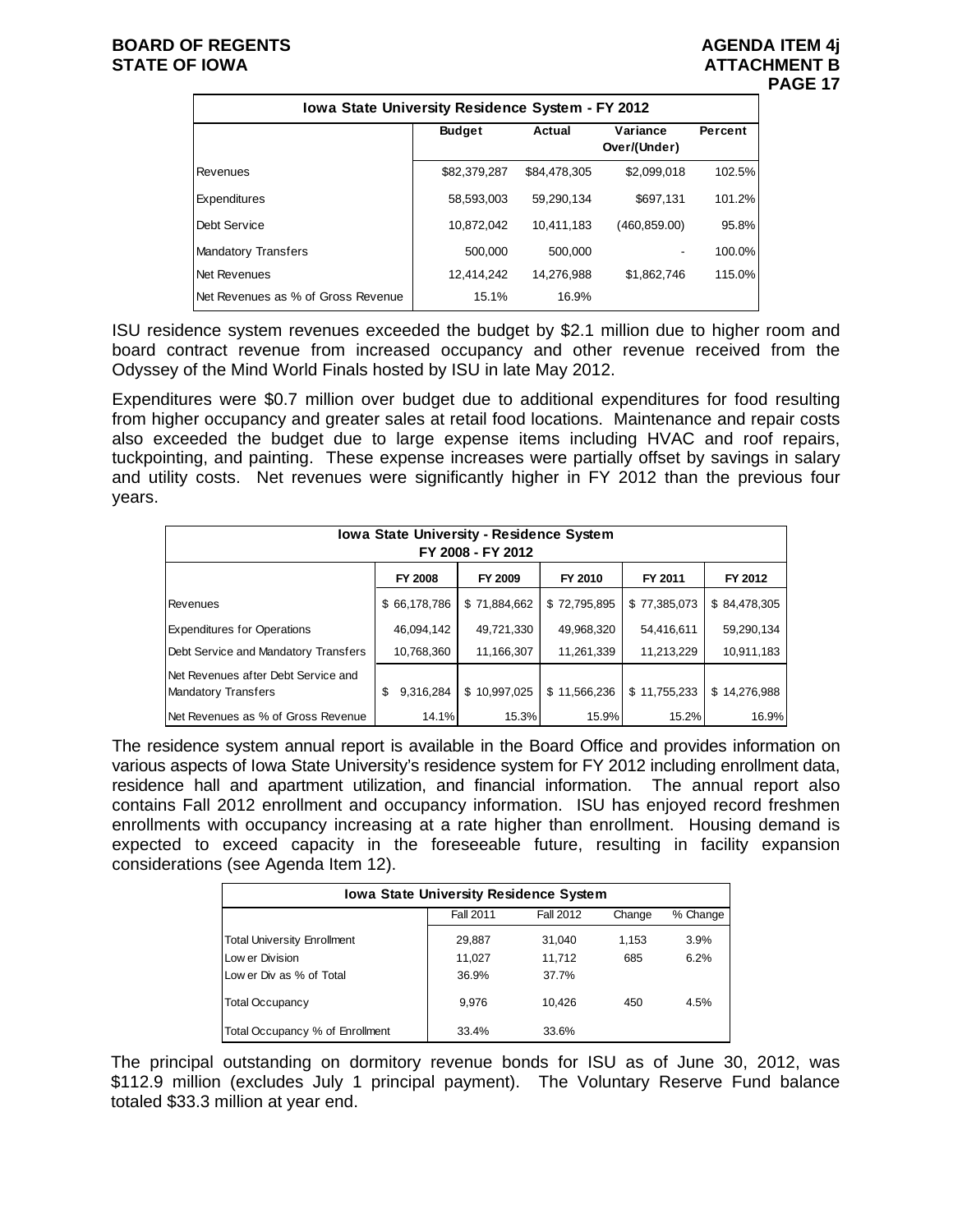# **University of Northern Iowa**

The following compares the FY 2012 general fund approved budget with the actual revenue and expenditure transactions for all appropriated units.

| University of Northern Iowa - General Operating Fund<br>FY 2012 |    |                                        |    |               |    |                          |                                 |  |  |
|-----------------------------------------------------------------|----|----------------------------------------|----|---------------|----|--------------------------|---------------------------------|--|--|
|                                                                 |    | <b>Board Approved</b><br><b>Budget</b> |    | <b>Actual</b> |    | Variance<br>Over/(Under) | Actual as % of<br><b>Budget</b> |  |  |
| <b>REVENUES</b>                                                 |    |                                        |    |               |    |                          |                                 |  |  |
| A PPROPRIATIONS                                                 |    |                                        |    |               |    |                          |                                 |  |  |
| General                                                         | \$ | 77,344,516                             | \$ | 77,344,516    | \$ |                          | 100.0%                          |  |  |
| <b>RESOURCES</b>                                                |    |                                        |    |               |    |                          |                                 |  |  |
| <b>Interest</b>                                                 |    | 821,000                                |    | 781,121       |    | (39, 879)                | 95.1%                           |  |  |
| <b>Tuition and Fees</b>                                         |    | 80,679,859                             |    | 80,559,549    |    | (120, 310)               | 99.9%                           |  |  |
| <b>Reimbursed Indirect Costs</b>                                |    | 2,068,884                              |    | 2,173,084     |    | 104,200                  | 105.0%                          |  |  |
| Sales and Services                                              |    | 520,000                                |    | 442,983       |    | (77, 017)                | 85.2%                           |  |  |
| Other Income                                                    |    | 3,636,614                              |    |               |    | (3,636,614)              | 0.0%                            |  |  |
| <b>TOTAL REVENUES</b>                                           | \$ | 165,070,873                            |    | \$161,301,253 | \$ | (3,769,620)              | 97.7%                           |  |  |
|                                                                 |    |                                        |    |               |    |                          |                                 |  |  |
| <b>EXPENDITURES</b>                                             |    |                                        |    |               |    |                          |                                 |  |  |
| <b>Salaries</b>                                                 | \$ | 127,227,084                            |    | \$125,009,541 | \$ | (2,217,543)              | 98.3%                           |  |  |
| Prof. /Scientific Supplies                                      |    | 13,088,887                             |    | 11,970,054    |    | (1, 118, 833)            | 91.5%                           |  |  |
| <b>Library Acquisitions</b>                                     |    | 1,992,009                              |    | 2,082,474     |    | 90,465                   | 104.5%                          |  |  |
| Rentals                                                         |    | 822,421                                |    | 822,421       |    |                          | 100.0%                          |  |  |
| <b>Utilities</b>                                                |    | 5,414,000                              |    | 4,937,753     |    | (476, 247)               | 91.2%                           |  |  |
| <b>Building Repairs</b>                                         |    | 1,200,000                              |    | 1,881,459     |    | 681,459                  | 156.8%                          |  |  |
| Auditor of State                                                |    | 255,000                                |    | 243,089       |    | (11, 911)                | 95.3%                           |  |  |
| Equipment                                                       |    | 484,242                                |    | 944,222       |    | 459,980                  | 195.0%                          |  |  |
| Aid to Individuals                                              |    | 14,587,230                             |    | 14,880,271    |    | 293,041                  | 102.0%                          |  |  |
| <b>TOTAL EXPENDITURES</b>                                       | \$ | 165,070,873                            |    | \$162,771,284 | \$ | (2, 299, 589)            | 98.6%                           |  |  |

The Board approved revised FY 2012 operating budgets for UNI earlier this summer. The budget amendment decreased projected tuition revenues by approximately \$1.4 million due to smaller than projected enrollments. The amended budget also included small adjustments to interest income and indirect cost reimbursements. The budget-to-actual comparisons are based on the revised budget.

To submit a balanced budget, the budget revision also included \$3.6 million in advanced commitment funds budgeted as "other income". With the actual revenues reported in the year received, an expected budget-to-actual variance occurs in "other income". These one-time funds were dedicated to offset a portion of a net revenue shortfall and to support core operational needs, adjunct instructors, seed funding for grants, the student information system project, bridge funding to facilitate permanent divisional cuts, and student recruitment strategies.

With the exception of expected variance advanced commitment funds (other income), all other revenue streams were comparable to the projections reflected in the budget.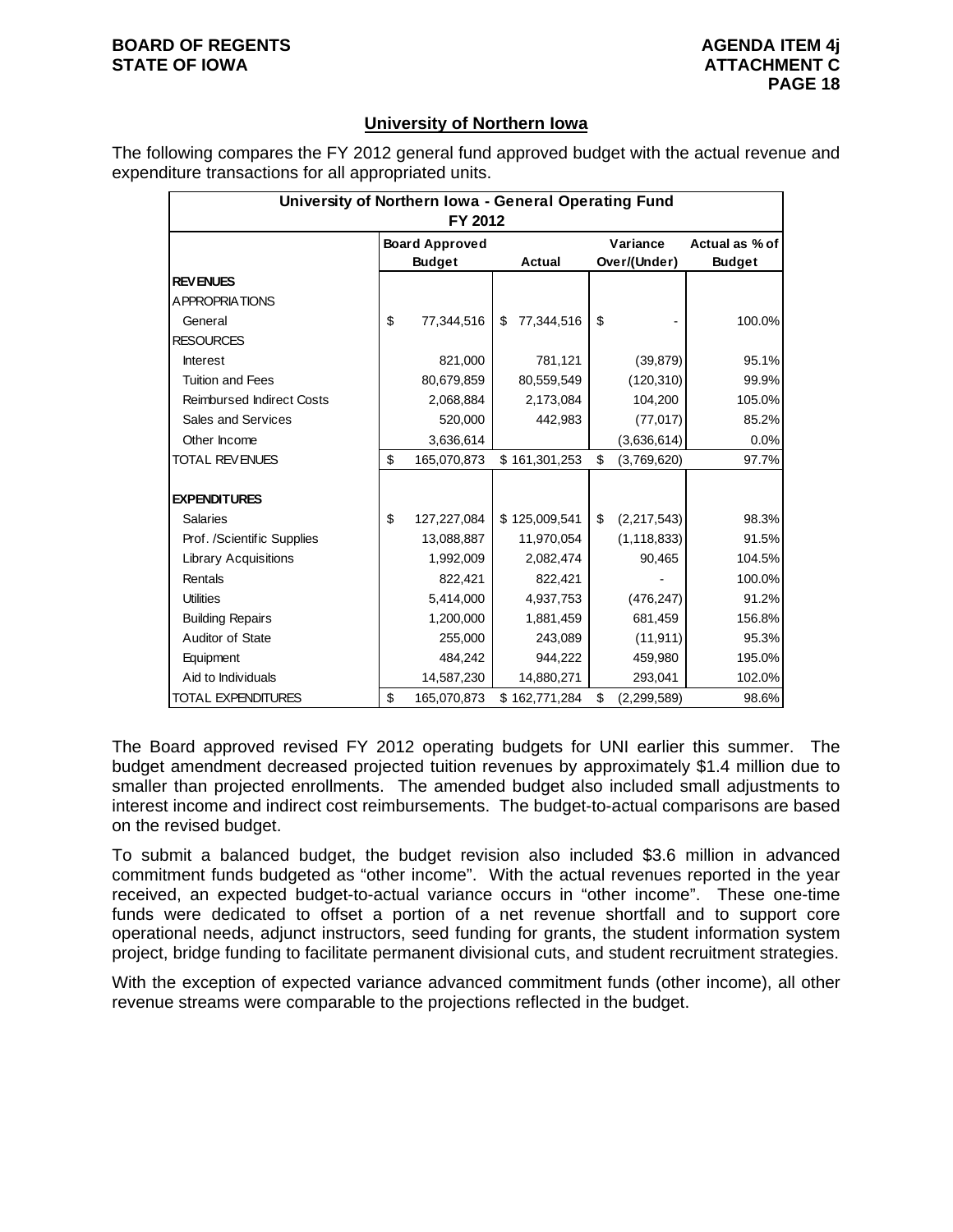#### **BOARD OF REGENTS** AGENUS AGENDA ITEM 4j **STATE OF IOWA ATTACHMENT C**

# Expense Variances

- Salary costs were slightly under budget primarily from unfilled positions and Price Laboratory School program reductions during May and June.
- Savings in the professional/scientific supplies and services budget line were reallocated to support additional needs in building repairs and equipment.
- Building repairs exceeded the budget due to HVAC upgrades in multiple buildings, a turbine generator overhaul, and classroom/corridor improvements in Seerley Hall.

The following provides a consolidated five-year history of actual revenues and expenditures from the general university and all special purpose units. Reflective of UNI's reliance on state funding for operations, appropriations comprised 58% of operating revenues in FY 2008; they were 48% of revenue in FY 2012. Total operating revenues for each of the two years were approximately \$161 million.

| University of Northern Iowa - General Fund<br>FY 2008 - FY 2012 |                  |               |                  |                  |                  |  |  |  |
|-----------------------------------------------------------------|------------------|---------------|------------------|------------------|------------------|--|--|--|
|                                                                 | FY 2008          | FY 2009       | FY 2010          | FY 2011          | FY 2012          |  |  |  |
| <b>REVENUES</b>                                                 |                  |               |                  |                  |                  |  |  |  |
| A PPROPRIATIONS                                                 |                  |               |                  |                  |                  |  |  |  |
| <b>General Appropriations</b>                                   | \$<br>93,775,731 | \$100,693,508 | \$<br>84,463,016 | \$<br>81,728,481 | \$<br>77,344,516 |  |  |  |
| <b>ARRA-State Stabilization</b>                                 |                  |               | 12,376,464       |                  |                  |  |  |  |
| <b>RESOURCES</b>                                                |                  |               |                  |                  |                  |  |  |  |
| <b>Interest</b>                                                 | 826,354          | 446,117       | 814,277          | 690,413          | 781,121          |  |  |  |
| <b>Tuition and Fees</b>                                         | 63,896,246       | 66,813,811    | 71,394,270       | 76,902,918       | 80,559,549       |  |  |  |
| <b>Reimbursed Indirect Costs</b>                                | 2,053,211        | 2,301,699     | 2,391,577        | 2,256,214        | 2,173,084        |  |  |  |
| Sales and Services                                              | 612,073          | 483,641       | 497,309          | 481,989          | 442,983          |  |  |  |
| TOTAL REVENUES                                                  | \$161,163,615    | \$170,738,776 | \$171,936,913    | \$162,060,015    | \$161,301,253    |  |  |  |
|                                                                 |                  |               |                  |                  |                  |  |  |  |
| <b>EXPENDITURES</b>                                             |                  |               |                  |                  |                  |  |  |  |
| <b>Salaries</b>                                                 | \$121,926,676    | \$127,374,663 | \$122,128,989    | \$123,327,890    | \$125,009,541    |  |  |  |
| Prof. /Scientific Supplies                                      | 12,531,475       | 17,662,591    | 18,550,815       | 15,745,831       | 11,970,054       |  |  |  |
| <b>Library Acquisitions</b>                                     | 2,135,031        | 2,243,484     | 2,058,168        | 1,979,522        | 2,082,474        |  |  |  |
| Rentals                                                         | 989,156          | 1,020,507     | 895,437          | 908,337          | 822,421          |  |  |  |
| <b>Utilities</b>                                                | 4,831,652        | 4,991,469     | 5,260,673        | 5,283,923        | 4,937,753        |  |  |  |
| <b>Building Repairs</b>                                         | 3,362,647        | 1,409,733     | 3,085,584        | 3,727,283        | 1,881,459        |  |  |  |
| Auditor of State                                                | 224,599          | 313,916       | 222,355          | 243,397          | 243,089          |  |  |  |
| Equipment                                                       | 1,175,100        | 1,152,375     | 1,788,791        | 950,180          | 944,222          |  |  |  |
| Aid to Individuals                                              | 11,422,120       | 12,142,253    | 13,719,529       | 14,463,128       | 14,880,271       |  |  |  |
| <b>TOTAL EXPENDITURES</b>                                       | \$158,598,456    | 168,310,991   | \$167,710,341    | \$166,629,491    | \$162,771,284    |  |  |  |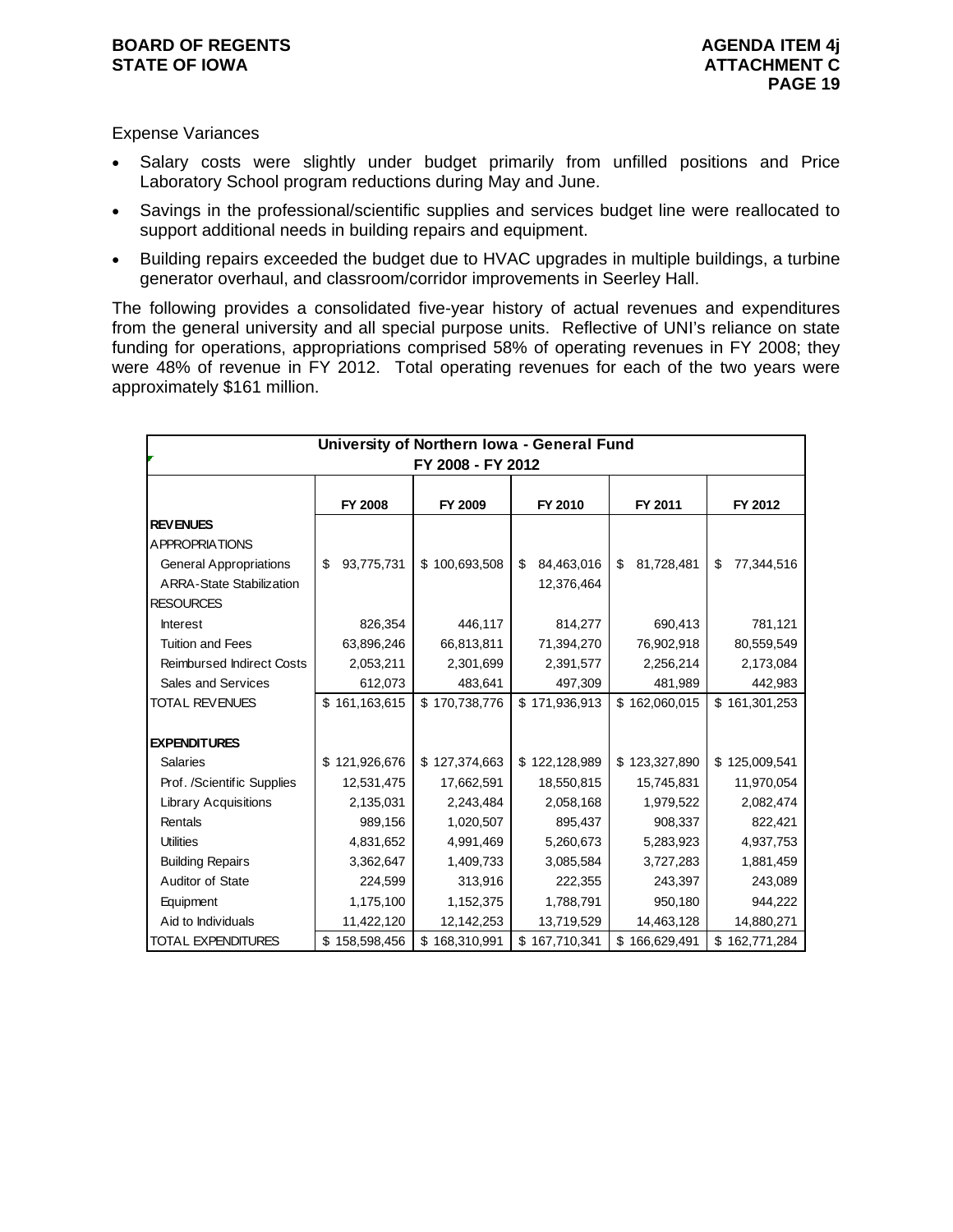# **BOARD OF REGENTS**<br> **BOARD OF REGENTS**<br> **BOARD OF IOWA**<br> **ATTACHMENT C**

# **UNIVERSITY OF NORTHERN IOWA ATHLETICS**

| <b>INCOME</b>                       | FY 2012 Budget   | FY 2012 Actuals  |    | Variance     |
|-------------------------------------|------------------|------------------|----|--------------|
| Sports:                             |                  |                  |    |              |
| Football                            | \$990,500        | \$<br>961,664    | \$ | (28, 836)    |
| Men's Basketball                    | 992,950          | 552,483          |    | (440, 467)   |
| Men - All Other Sports              | 45,200           | 65,082           |    | 19,882       |
| Women - All Sports                  | 105,200          | 164,219          |    | 59,019       |
| <b>Subtotal - Sports</b>            | \$<br>2,133,850  | \$<br>1,743,448  |    | \$(390, 402) |
| Other Income:                       |                  |                  |    |              |
| <b>Student Activity Fees</b>        | \$<br>1,468,393  | \$<br>1,468,392  | \$ | (1)          |
| <b>General University Support</b>   |                  |                  |    |              |
| <b>General Support</b>              | 3,055,200        | 3,039,545        |    | (15,655)     |
| <b>Scholarship Support</b>          | 1,283,481        | 1,283,481        |    |              |
| Alumni/Foundation Support           | 1,300,000        | 1,880,754        |    | 580,754      |
| <b>Athletic Marketing</b>           | 1,081,000        | 1,072,963        |    | (8,037)      |
| Athletic Conf/NCAA Support          | 650,000          | 896,969          |    | 246,969      |
| Novelties-Outings                   | 175,000          | 281,395          |    | 106,395      |
| <b>Miscellaneous</b>                | 342,200          | 577,470          |    | 235,270      |
| <b>Subtotal - Other</b>             | 9,355,274        | 10,500,969       |    | 1,145,695    |
| <b>TOTAL INCOME</b>                 | \$<br>11,489,124 | \$<br>12,244,417 | S  | 755,293      |
| <b>EXPENSES</b>                     |                  |                  |    |              |
| <b>Men's Sports:</b>                |                  |                  |    |              |
| Football                            | \$<br>2,700,511  | \$<br>2,799,848  | \$ | 99,337       |
| <b>Basketball</b>                   | 1,721,617        | 1,964,063        |    | 242,446      |
| All Other Men's Sports              | 1,021,134        | 1,144,516        |    | 123,382      |
| <b>Subtotal - Men's Sports</b>      | \$<br>5,443,262  | \$<br>5,908,427  |    | \$465,165    |
| <b>Women's Sports:</b>              |                  |                  |    |              |
| <b>Basketball</b>                   | \$<br>864,762    | \$<br>1,015,630  |    | \$150,868    |
| Volleyball                          | 667,028          | 743,437          |    | 76,409       |
| All Other                           | 2,025,334        | 2,158,764        |    | 133,430      |
| <b>Subtotal - Women's Sports</b>    | \$<br>3,557,124  | \$<br>3,917,831  |    | \$360,707    |
| <b>Other Expenses:</b>              |                  |                  |    |              |
| <b>Athletic Training</b>            | \$<br>226,414    | \$<br>143,990    | S  | (82, 424)    |
| <b>Administration &amp; General</b> | 1,972,913        | 1,967,401        |    | (5, 512)     |
| <b>Athletic Marketing</b>           | 214,411          | 246,917          |    | 32,506       |
| Contingency                         | 75,000           |                  |    | (75,000)     |
| <b>Subtotal - Other Expenses</b>    | \$<br>2,488,738  | \$<br>2,358,308  |    | \$(130, 430) |
| <b>TOTAL EXPENSE</b>                | \$<br>11,489,124 | \$<br>12,184,566 |    | \$695,442    |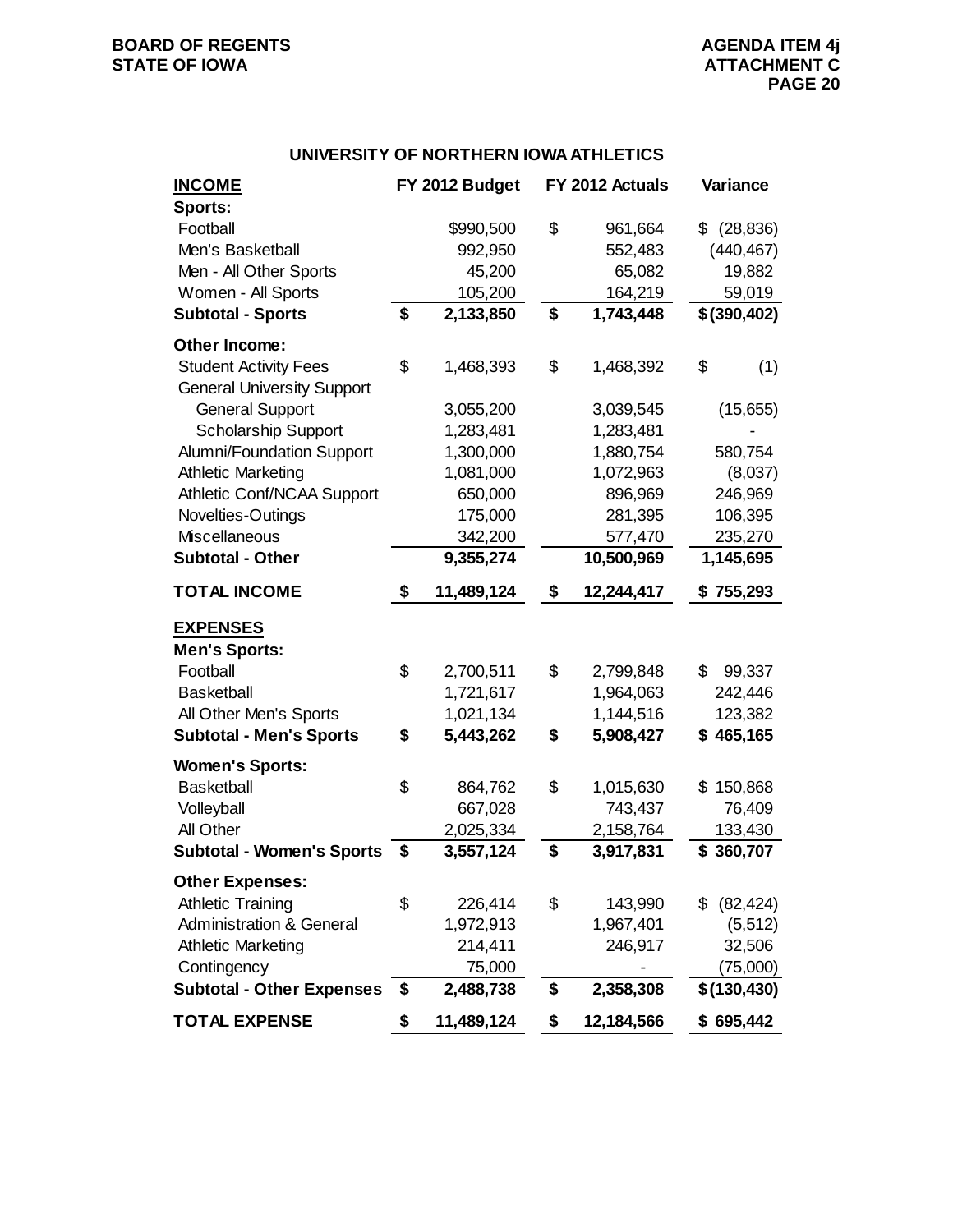The following describes the budget-to-actual revenue and expense variances for UNI Athletics as shown on the previous page.

Revenue Variances

- Missouri Valley Conference revenue distributions were reflected as men's basketball revenue in the original budget. The revenue applies to all sports and is now classified as Athletic Conference/NCAA Support. This resulted in men's basketball revenues being less than the budget and Athletic Conference revenues exceeding the budget.
- Funds in excess of budget were drawn from the Foundation to support travel cost and mid-year operating cost increases.
- Novelties exceeded the budget due to increased sales and royalties.
- Miscellaneous revenue exceeded the budget due to hosting special one-time events.

Expense Variances

- Men's Basketball and Other Men's Sports' travel costs exceeded the budget due to postseason travel.
- Women's Basketball post-season and regular season travel costs were greater than anticipated in the original budget. In addition, operating costs for Other Women's Sports were also higher than projected.
- A contingency expense account was budgeted for athletics with actual expenses being reported in the appropriate expense category.

The following provides a consolidated five-year history of actual revenues and expenditures for UNI Athletics. In accordance with the general university support for Athletics reduction plan presented to the Board in March 2010, University support for athletics was approximately \$1 million less in FY 2012 than in FY 2008.

| University of Northern Iowa Athletics<br>FY 2008 - FY 2012 |    |              |    |              |    |              |    |              |    |              |  |  |
|------------------------------------------------------------|----|--------------|----|--------------|----|--------------|----|--------------|----|--------------|--|--|
| <b>FY 2008</b><br>FY 2009<br>FY 2010<br>FY 2011<br>FY 2012 |    |              |    |              |    |              |    |              |    |              |  |  |
| Revenues                                                   |    |              |    |              |    |              |    |              |    |              |  |  |
| Sports Income                                              | \$ | 2,132,457    | \$ | 2,556,215    | \$ | 2,296,587    | \$ | 2,175,394    | \$ | 1,743,448    |  |  |
| Alumni / Foundation /                                      |    |              |    |              |    |              |    |              |    |              |  |  |
| Corp Support / Sponsorship                                 |    | 1,610,762    |    | 2,239,783    |    | 2,280,349    |    | 2,313,857    |    | 2,953,717    |  |  |
| Athletic Conference /                                      |    |              |    |              |    |              |    |              |    |              |  |  |
| <b>NCAA Support</b>                                        |    | 533,941      |    | 597,553      |    | 641,630      |    | 682,641      |    | 896,969      |  |  |
| <b>General University Support</b>                          |    | 5,354,845    |    | 5,231,210    |    | 4,449,174    |    | 4,559,447    |    | 4,323,026    |  |  |
| <b>Student Fees</b>                                        |    | 1,210,148    |    | 1,209,614    |    | 1,212,518    |    | 1,263,343    |    | 1,468,392    |  |  |
| Other Income                                               |    | 276,535      |    | 338,378      |    | 749,300      |    | 623,651      |    | 858,865      |  |  |
| <b>Total Revenues</b>                                      |    | \$11,118,688 |    | \$12,172,753 |    | \$11,629,558 |    | \$11,618,333 |    | \$12,244,417 |  |  |
| Expenses                                                   |    |              |    |              |    |              |    |              |    |              |  |  |
| Men's Sports                                               | \$ | 5,039,491    | \$ | 5,749,288    | \$ | 5,400,066    | \$ | 5,530,894    | \$ | 5,908,427    |  |  |
| Women's Sports                                             |    | 3,466,215    |    | 3,288,418    |    | 3,422,237    |    | 3,602,138    |    | 3,917,831    |  |  |
| Other Expenses                                             |    | 2,465,379    |    | 3,043,858    |    | 2,764,770    |    | 2,482,927    |    | 2,358,308    |  |  |
| <b>Total Expenses</b>                                      | \$ | 10,971,085   | \$ | 12,081,564   |    | \$11,587,073 | \$ | 11,615,959   | \$ | 12,184,566   |  |  |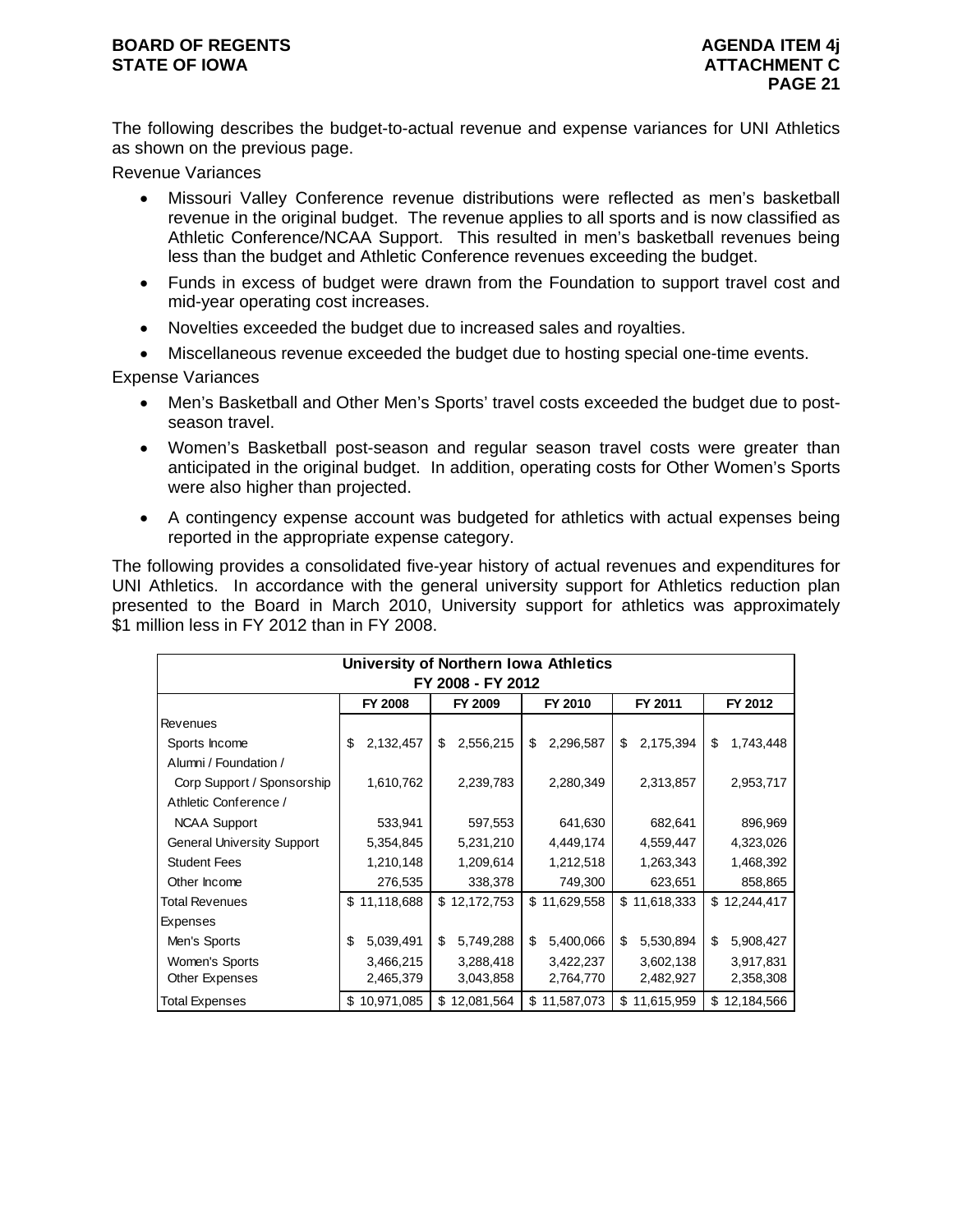| University of Northern Iowa Residence System - FY 2012 |               |              |               |         |  |  |  |  |  |  |
|--------------------------------------------------------|---------------|--------------|---------------|---------|--|--|--|--|--|--|
|                                                        | <b>Budget</b> | Actual       | Variance      | Percent |  |  |  |  |  |  |
|                                                        |               |              | Over/(Under)  |         |  |  |  |  |  |  |
| Revenues                                               | \$37.675.032  | \$38,561,780 | \$886,748     | 102.4%  |  |  |  |  |  |  |
| Expenditures                                           | 27,226,376    | 25,825,875   | (\$1,400,501) | 94.9%   |  |  |  |  |  |  |
| Debt Service                                           | 5,772,924     | 4,839,001    | (933,923)     | 83.8%   |  |  |  |  |  |  |
| <b>Mandatory Transfers</b>                             | 330.000       | 330,000      |               | 100.0%  |  |  |  |  |  |  |
| Net Revenues                                           | 4,345,732     | 7.566.904    | \$3,221,172   | 174.1%  |  |  |  |  |  |  |
| Net Revenues as % of Gross<br>Revenue                  | 11.5%         | 19.6%        |               |         |  |  |  |  |  |  |

The UNI Residence System's total operating revenues were \$0.9 million higher than the budget largely due to higher than expected single student housing contracts from greater retention of returning students.

While revenues for the Residence System exceeded budget, total expenditures for the system were \$1.4 million less than the budget. Revenues exceeded the budget due to greater retention of students living in the residence halls, higher catering revenue, and interest income primarily from bond proceeds received but not yet expended. Administrative costs were under budget due to salary and fringe savings, and a contingency budget that was not used. Debt service was less than budget due to the issuance of refunding bonds at a lower interest rate, and the true interest costs of the December 2011 bond sale were 1.1% less than budgeted.

As expected, net revenues after debt service and mandatory transfers declined slightly beginning in FY 2011 after several years of positive growth as shown in the five-year history below. The decline results from debt service payments for the Panther Village apartment project.

| University of Northern Iowa - Residence System<br>FY 2008 - FY 2012 |                |              |              |              |              |  |  |  |  |  |
|---------------------------------------------------------------------|----------------|--------------|--------------|--------------|--------------|--|--|--|--|--|
|                                                                     | <b>FY 2008</b> | FY 2009      | FY 2010      | FY 2011      | FY 2012      |  |  |  |  |  |
|                                                                     |                |              |              |              |              |  |  |  |  |  |
| Revenues                                                            | \$32,181,568   | \$35,645,340 | \$36,308,224 | \$37,083,719 | \$38,561,780 |  |  |  |  |  |
| <b>Expenditures for Operations</b>                                  | 24,102,082     | 25,211,051   | 24,860,280   | 24,865,282   | 25,825,875   |  |  |  |  |  |
| Debt Service and Mandatory Transfers                                | 3,620,449      | 3,615,136    | 3,610,804    | 4,647,379    | 5,169,001    |  |  |  |  |  |
| Net Revenues after Debt Serv/Mand                                   |                |              |              |              |              |  |  |  |  |  |
| Transfers                                                           | 4,459,037<br>S | \$6,819,153  | \$7,837,140  | \$7,571,058  | \$7,566,904  |  |  |  |  |  |
| Net Revenues as % of Gross Revenue                                  | 13.9%          | 19.1%        | 21.6%        | 20.4%        | 19.6%        |  |  |  |  |  |

The residence system annual report is available in the Board Office and provides enrollment data, residence hall and apartment occupancy, and financial information. The annual report also contains Fall 2012 enrollment and occupancy information. Fall 2012 occupancy in the Residence System is down 5.4% from Fall 2011 and total enrollment has declined 6.8% during the same time period.

| University of Northern Iowa Residence System |                  |           |        |          |  |  |  |  |  |  |
|----------------------------------------------|------------------|-----------|--------|----------|--|--|--|--|--|--|
|                                              | <b>Fall 2011</b> | Fall 2012 | Change | % Change |  |  |  |  |  |  |
| <b>Total University Enrollment</b>           | 13,168           | 12.273    | -895   | $-6.8%$  |  |  |  |  |  |  |
| Low er Division                              | 4.601            | 4.187     | $-414$ | $-9.0\%$ |  |  |  |  |  |  |
| Low er Div as % of Total                     | 34.94%           | 34.12%    |        |          |  |  |  |  |  |  |
| <b>Total Occupancy</b>                       | 4.359            | 4.123     | $-236$ | $-5.4%$  |  |  |  |  |  |  |
| Occupancy as a                               |                  |           |        |          |  |  |  |  |  |  |
| % of Enrollment                              | 33.1%            | 33.6%     |        |          |  |  |  |  |  |  |

The principal outstanding of revenue bond obligations for the UNI residence system as of June 30, 2012, was \$67.0 million (excludes July 1 principal payment). The Voluntary Reserve Fund balance totaled \$15.1 million at year end.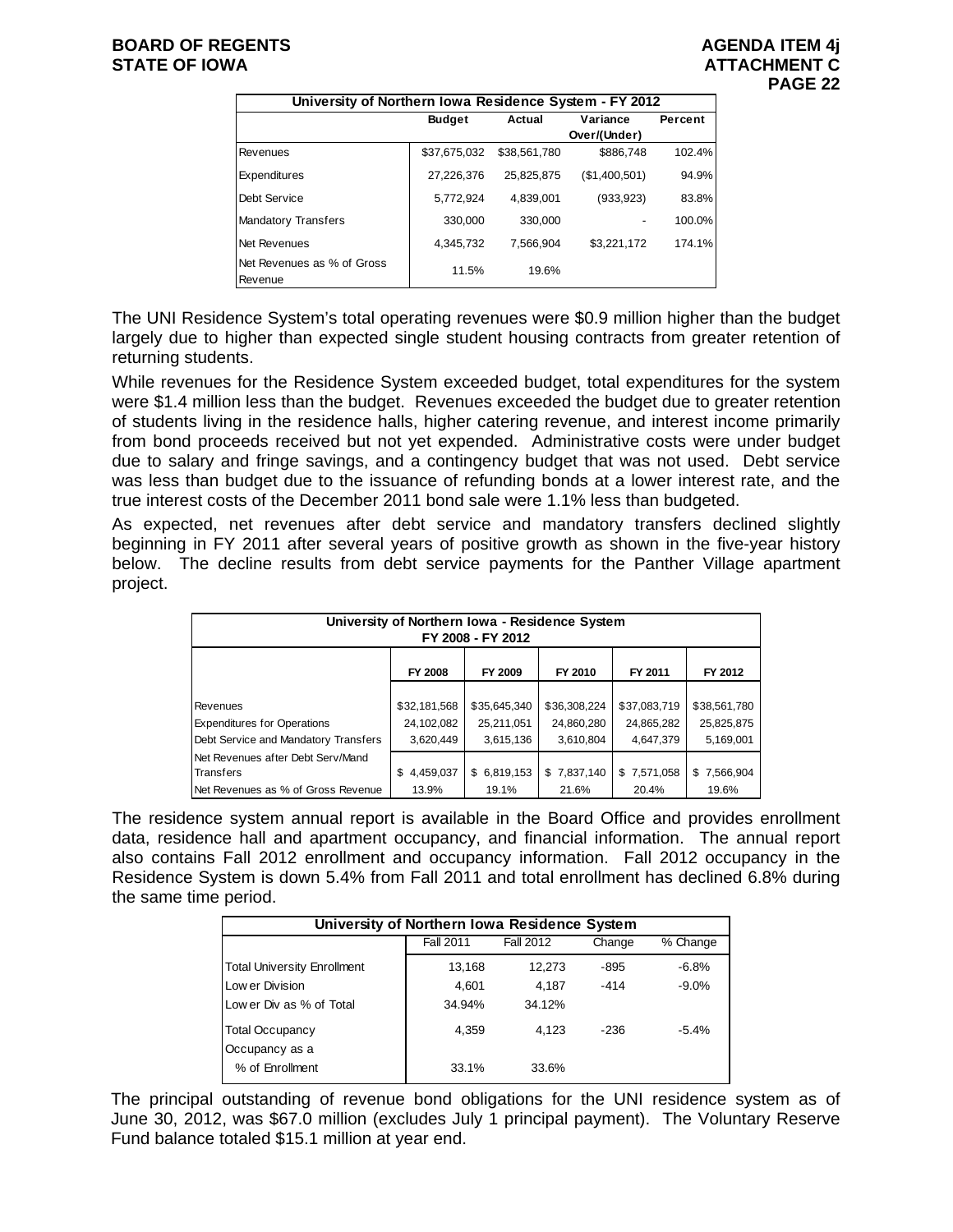# **Iowa School for the Deaf**

The following compares the FY 2012 general fund approved budget with actual revenue and expenditure transactions. Total revenues and expenses were 99.8% of the budget.

| <b>Iowa School for the Deaf - General Fund</b><br>FY 2012 |    |                           |    |           |                          |            |                                 |  |  |
|-----------------------------------------------------------|----|---------------------------|----|-----------|--------------------------|------------|---------------------------------|--|--|
|                                                           |    | Approved<br><b>Budget</b> |    | Actual    | Variance<br>Over/(Under) |            | Actual as % of<br><b>Budget</b> |  |  |
| <b>REVENUES</b>                                           |    |                           |    |           |                          |            |                                 |  |  |
| A PPROPRIATIONS                                           |    |                           |    |           |                          |            |                                 |  |  |
| General                                                   | \$ | 8,679,964                 | \$ | 8,679,964 | \$                       |            | 100.0%                          |  |  |
| Other                                                     |    | 77,175                    |    | 77,175    |                          |            | 100.0%                          |  |  |
| <b>RESOURCES</b>                                          |    |                           |    |           |                          |            |                                 |  |  |
| <b>Federal Support</b>                                    |    | 54,000                    |    | 58,834    |                          | 4,834      | 109.0%                          |  |  |
| <b>Interest</b>                                           |    | 15,000                    |    | 156       |                          | (14, 844)  | 1.0%                            |  |  |
| Sales and Services                                        |    | 333,274                   |    | 325,238   |                          | (8,036)    | 97.6%                           |  |  |
| Other Income                                              |    | 11,916                    |    | 11,916    |                          |            | 100.0%                          |  |  |
| <b>TOTAL REVENUES</b>                                     | \$ | 9,171,329                 | \$ | 9,153,283 | \$                       | (18,046)   | 99.8%                           |  |  |
| <b>EXPENDITURES</b>                                       |    |                           |    |           |                          |            |                                 |  |  |
| <b>Salaries</b>                                           | \$ | 7,512,924                 | \$ | 7,585,092 | \$                       | 72,168     | 101.0%                          |  |  |
| Prof. /Scientific Supplies                                |    | 1,040,521                 |    | 1,025,404 |                          | (15, 117)  | 98.5%                           |  |  |
| <b>Library Acquisitions</b>                               |    | 8,226                     |    | 5,912     |                          | (2,314)    | 71.9%                           |  |  |
| <b>Utilities</b>                                          |    | 350,520                   |    | 245,027   |                          | (105, 493) | 69.9%                           |  |  |
| <b>Building Repairs</b>                                   |    | 156,442                   |    | 254,074   |                          | 97,632     | 162.4%                          |  |  |
| Auditor of State                                          |    | 35,000                    |    | 28,667    |                          | (6, 333)   | 81.9%                           |  |  |
| Equipment                                                 |    | 67,696                    |    | 9,107     |                          | (58, 589)  | 13.5%                           |  |  |
| TOTAL EXPENDITURES                                        | \$ | 9,171,329                 | \$ | 9,153,283 | \$                       | (18,046)   | 99.8%                           |  |  |

While total general fund revenues and expenditures were consistent with the budget, line item variance explanations are provided below.

#### Variances

- Interest income was less than budgeted due to lower interest rates on investments.
- Utility expenses were under budget due to a mild heating season and the installation of a new, steam generated, high efficiency boiler.
- Funds redistributed from utilities to building repairs were used for HVAC repairs, asbestos abatement, Boys Dormitory improvements, and fire safety projects.
- Expenses paid to the State Auditor were less than the original cost estimate.
- Equipment was under budget due to the deferral of vehicle purchases until FY 2013.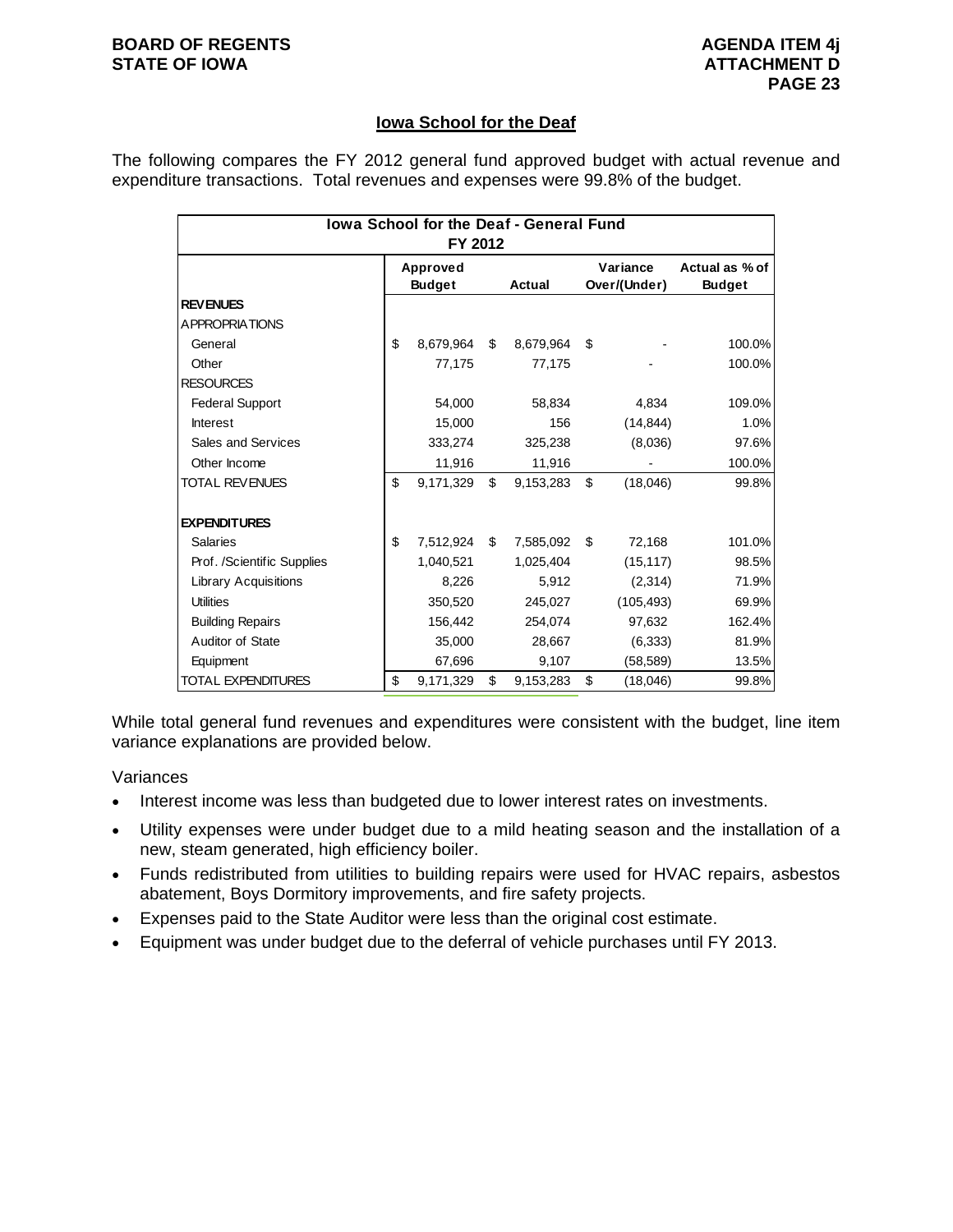#### **BOARD OF REGENTS AGENUS AGENDA ITEM 4j STATE OF IOWA ATTACHMENT D**

The following provides a five-year history of general operating revenues and expenditures. State appropriations continued their decline in FY 2012; they comprised 95.6% of total operating revenues, and were approximately \$1.4 million less than FY 2009 funding levels.

| lowa School for the Deaf - General Fund<br>FY 2008 - FY 2012 |                 |                 |                 |                 |                 |  |  |  |  |  |
|--------------------------------------------------------------|-----------------|-----------------|-----------------|-----------------|-----------------|--|--|--|--|--|
|                                                              | FY 2008         | FY 2011         | FY 2012         |                 |                 |  |  |  |  |  |
| <b>REVENUES</b>                                              |                 |                 |                 |                 |                 |  |  |  |  |  |
| A PPROPRIATIONS                                              |                 |                 |                 |                 |                 |  |  |  |  |  |
| General                                                      | 9,689,607<br>\$ | 9,974,495<br>\$ | 9,263,866<br>\$ | 9,075,944<br>\$ | \$<br>8,679,964 |  |  |  |  |  |
| Other                                                        | 173,735         | 180,687         | 75,680          | 77,321          | 77,175          |  |  |  |  |  |
| ARRA-State Stabilization                                     |                 |                 | 583,987         |                 |                 |  |  |  |  |  |
| <b>RESOURCES</b>                                             |                 |                 |                 |                 |                 |  |  |  |  |  |
| <b>Federal Support</b>                                       | 43,235          | 43,534          | 53,117          | 57,711          | 58,834          |  |  |  |  |  |
| <b>Interest</b>                                              | 16,387          | 1,406           | 3,724           | 783             | 156             |  |  |  |  |  |
| Sales and Services                                           | 336,225         | 385,811         | 416,178         | 351,265         | 325,238         |  |  |  |  |  |
| Other Income                                                 | 11,916          | 11,916          | 11,916          | 11,916          | 11,916          |  |  |  |  |  |
| <b>TOTAL REVENUES</b>                                        | \$10,271,105    | \$10,597,849    | \$10,408,468    | \$<br>9,574,940 | 9,153,283<br>\$ |  |  |  |  |  |
|                                                              |                 |                 |                 |                 |                 |  |  |  |  |  |
| <b>EXPENDITURES</b>                                          |                 |                 |                 |                 |                 |  |  |  |  |  |
| <b>Salaries</b>                                              | 8,159,021<br>\$ | 8,389,417<br>\$ | 7,703,991<br>\$ | 7,729,012<br>\$ | 7,585,092<br>\$ |  |  |  |  |  |
| Prof. /Scientific Supplies                                   | 1,202,762       | 1,088,288       | 1,094,153       | 1,103,118       | 1,025,404       |  |  |  |  |  |
| <b>Library Acquisitions</b>                                  | 3,449           | 21              | 8,430           | 9,029           | 5,912           |  |  |  |  |  |
| <b>Utilities</b>                                             | 389,672         | 358,157         | 299,351         | 275,586         | 245,027         |  |  |  |  |  |
| <b>Building Repairs</b>                                      | 354,222         | 579,725         | 1,161,360       | 303,526         | 254,074         |  |  |  |  |  |
| Auditor of State                                             | 33,880          | 34,500          | 29,791          | 28,669          | 28,667          |  |  |  |  |  |
| Equipment                                                    | 128,099         | 147,741         | 111,392         | 126,000         | 9,107           |  |  |  |  |  |
| <b>TOTAL EXPENDITURES</b>                                    | \$10,271,105    | \$10,597,849    | \$10,408,468    | 9,574,940<br>\$ | \$<br>9,153,283 |  |  |  |  |  |

On August 18, 2011, the Iowa School for the Deaf campus was impacted by severe weather. Each of the buildings on campus was affected to varying degrees, with the Lied Multipurpose Complex suffering extensive hail damage to its roof. Heavy rains occurred in the weeks following the hail storm, resulting in additional damage to the building. The storm required significant corrective work to the Lied Multipurpose Complex. The roof over the Complex was replaced, and the gym floor was removed and replaced. Inspection of the tile roof on the Giangreco Administration Building is complete, and ISD is awaiting the results. All other repairs have been completed.

Since 1994, the School has carried property insurance on its facilities with a \$1 million deductible. ISD's FY 2013 restricted budget includes \$1,000,000 from a capital appropriation to fund actual storm rehabilitation expenses up to the insurance deductible amount.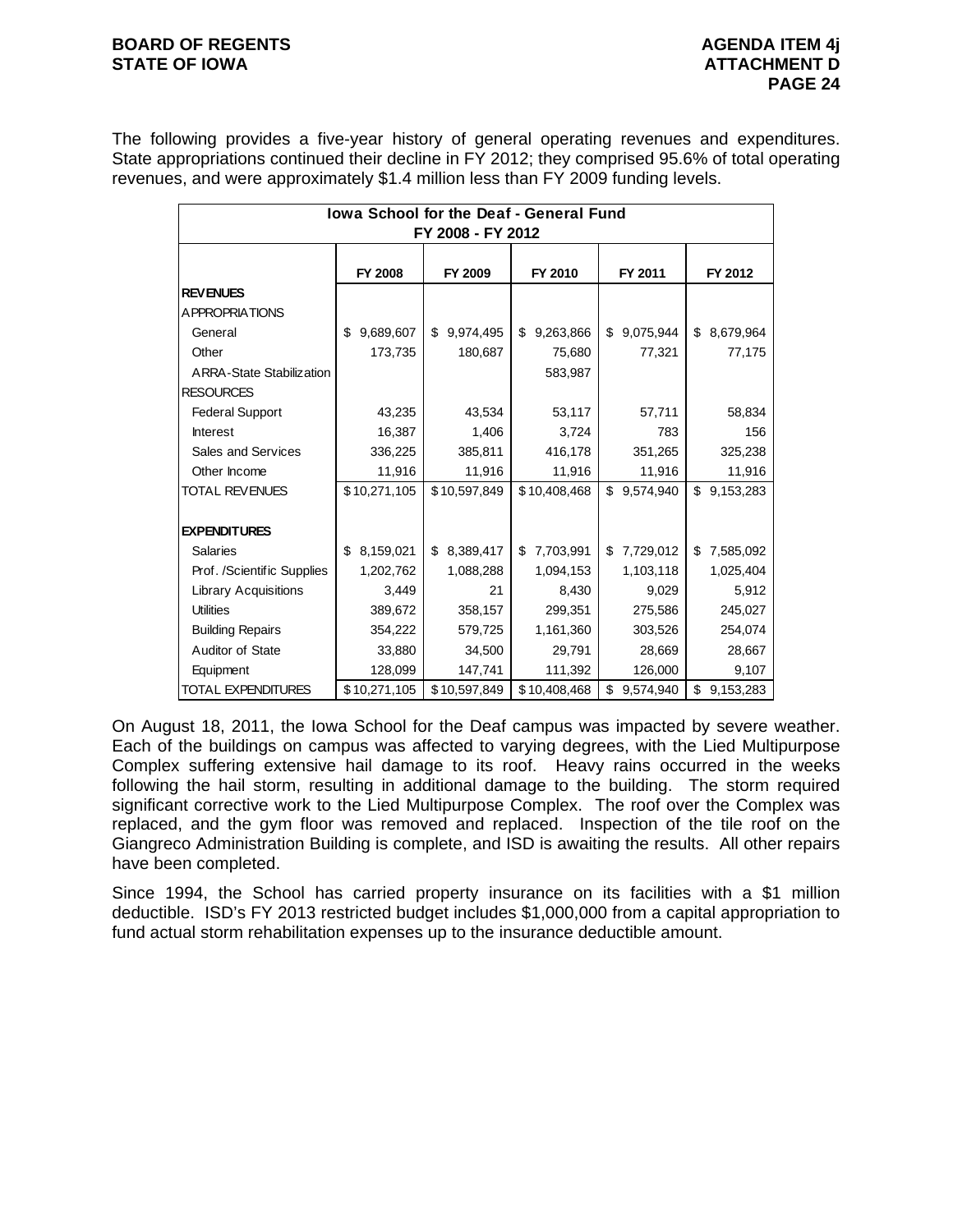#### **BOARD OF REGENTS** AGENUS AGENDA ITEM 4j **STATE OF IOWA ATTACHMENT E**

# **Iowa Braille and Sight Saving School**

The following compares the FY 2012 general operating fund approved budget with actual revenue and expenditure transactions. Total revenues and expenditures were 0.5% less than the budget.

| <b>Iowa Braille and Sight Saving School - General Fund</b><br>FY 2012 |    |                           |    |           |    |                          |                          |  |  |
|-----------------------------------------------------------------------|----|---------------------------|----|-----------|----|--------------------------|--------------------------|--|--|
|                                                                       |    | Approved<br><b>Budget</b> |    | Actual    |    | Variance<br>Over/(Under) | Actual as %<br>of Budget |  |  |
| <b>REVENUES</b>                                                       |    |                           |    |           |    |                          |                          |  |  |
| A PPROPRIATIONS                                                       |    |                           |    |           |    |                          |                          |  |  |
| General                                                               | \$ | 3,618,931                 | \$ | 3,618,931 | \$ |                          | 100.0%                   |  |  |
| Other                                                                 |    | 4.874                     |    | 4,874     |    |                          | 100.0%                   |  |  |
| <b>RESOURCES</b>                                                      |    |                           |    |           |    |                          |                          |  |  |
| <b>Federal Support</b>                                                |    | 332,000                   |    | 407.003   |    | 75,003                   | 122.6%                   |  |  |
| <b>Interest</b>                                                       |    | 300                       |    |           |    | (300)                    | 0.0%                     |  |  |
| <b>Reimbursed Indirect Costs</b>                                      |    | 41.268                    |    | 41.268    |    |                          | 100.0%                   |  |  |
| Sales and Services                                                    |    | 3,778,328                 |    | 3,663,787 |    | (114, 541)               | 97.0%                    |  |  |
| <b>TOTAL REVENUES</b>                                                 | \$ | 7,775,701                 | \$ | 7,735,863 |    | (39, 838)                | 99.5%                    |  |  |
| <b>EXPENDITURES</b>                                                   |    |                           |    |           |    |                          |                          |  |  |
| <b>Salaries</b>                                                       | \$ | 6,416,303                 | \$ | 6,304,692 | \$ | (111, 611)               | 98.3%                    |  |  |
| Prof. /Scientific Supplies                                            |    | 837,712                   |    | 999,854   |    | 162,142                  | 119.4%                   |  |  |
| <b>Library Acquisitions</b>                                           |    | 2.000                     |    | 1.128     |    | (872)                    | 56.4%                    |  |  |
| <b>Utilities</b>                                                      |    | 315,000                   |    | 224,866   |    | (90, 134)                | 71.4%                    |  |  |
| <b>Building Repairs</b>                                               |    | 124,686                   |    | 93,709    |    | (30, 977)                | 75.2%                    |  |  |
| Auditor of State                                                      |    | 30,000                    |    | 40,395    |    | 10,395                   | 134.7%                   |  |  |
| Equipment                                                             |    | 50,000                    |    | 71,219    |    | 21,219                   | 142.4%                   |  |  |
| <b>TOTAL EXPENDITURES</b>                                             | \$ | 7,775,701                 | \$ | 7,735,863 |    | (39, 838)                | 99.5%                    |  |  |

While total general fund revenues and expenditures were consistent with the budget, line item variance explanations are provided below.

Revenue Variances

- Federal support exceeded the budget due to additional State Vision Grant revenue being allocated to cover higher Orientation and Mobility personnel costs.
- Sales and service revenue was less than budget due to salary support for two Vision Itinerant Teachers (TVI) coming from state funds and not being billed to the AEA's as budgeted.

Expense Variances

- Salary costs were less than the budget due to lower base salaries for new hires, unfilled positions, and lower paraeducators/support staff costs for summer programming.
- Professional and scientific supplies/services were over budget due to additional contracted IT services related to the development of the Student Database, contracted support services with the Grant Wood AEA, and costs associated with the Spring Conference and Summer Institute.
- Utility costs were under budget primarily due to the mild winter.
- Building repair projects budgeted from operating funds were cancelled due the storm in July 2011 which resulted in actual expenses being less than the budget.